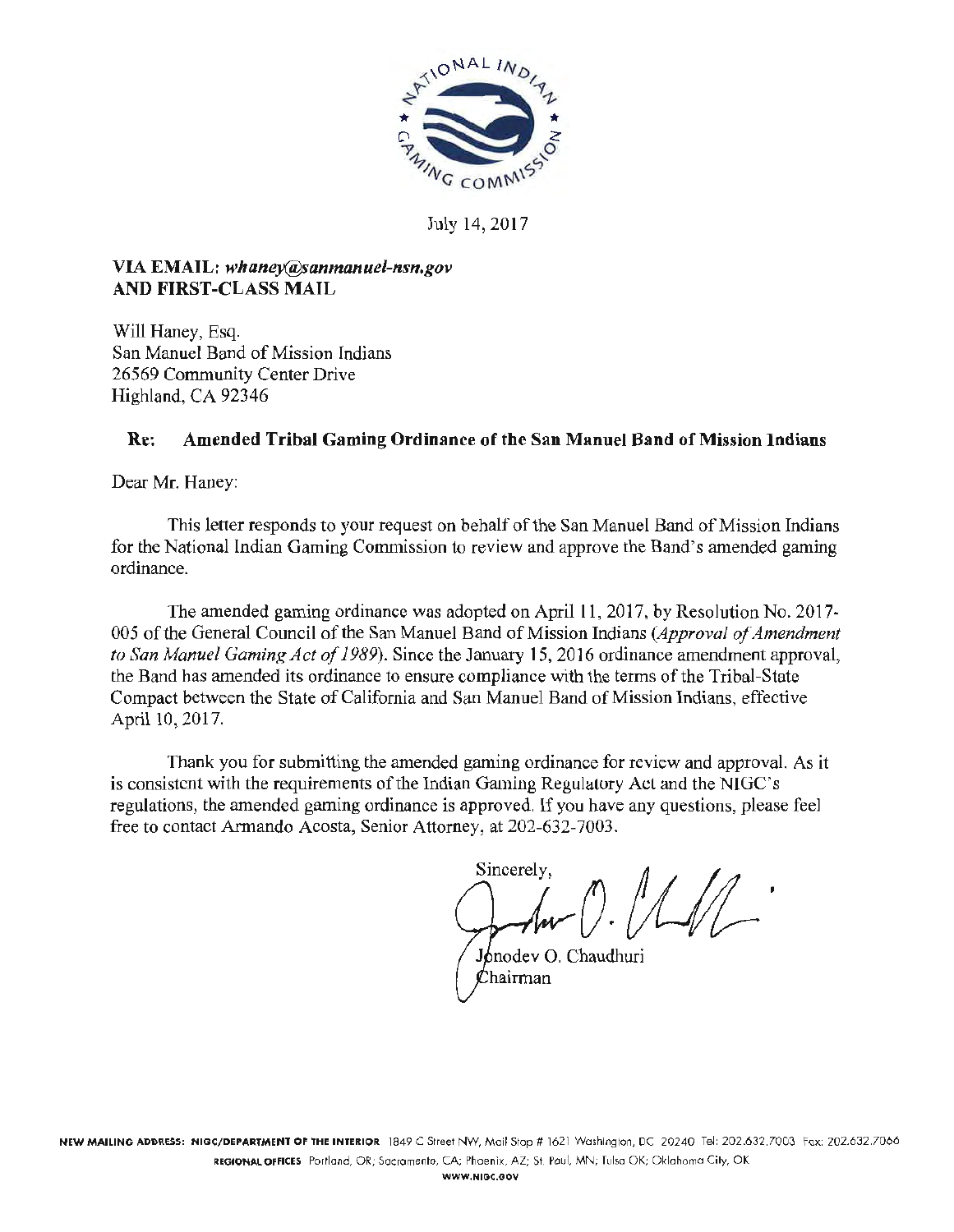# CHAPTER 7. THE SAN MANUEL GAMING ACT OF 1989<sup>1</sup>

### SMTC 7.1 Title

This Chapter shall be known as the "San Manuel Gaming Act of 1989, as amended."

### SMTC 7.2 Findings and Policy

7.2.1 This law is adopted by the General Council of the San Manuel Band of Mission Indians ("Tribe"), a federally recognized Indian Tribe, pursuant to its authority under the Tribal Atticles of Association, for the purpose of establishing the terms for gaming on Tribal Lands for Tribal governmental and charitable purposes, and to continue to develop and operate such gaming consistent with the findings herein and in conformity with the federal Indian Gaming Regulatory Act (25 U.S.C. § 2701 et seq. ("IGRA")), regulations promulgated thereunder, and the Tribal-State Gaming Compact with the State of California, as amended ("Compact"). This Gaming Act and regulations promulgated hereunder shall constitute gaming regulations for the Tribe. Based on its experience and observations in connection with such gaming and its studies of similar experiences by other Indian tribes, the Tribe finds that tribally controlled gaming on its reservation is a valuable means of promoting Tribal economic development, self-sufficiency, employment, job training and strong Tribal government. The Tribe further finds that when regulated by the Tribe, such gaming can remain free from organized crime and other corrupting influences and can be conducted fairly and honestly by both the operators and the players.

### 7.2.2 The General Council finds that:

7.2.2.1 Gaming on its Tribal Lands is a valuable means of generating revenues needed to promote Tribal self-sufficiency, economic development, employment, job training, and a strong Tribal government, and to fund and ensure essential social programs and services;

7.2.2.2 The Tribe desires to conduct certain forms of gaming to provide needed revenues to the Tribe and to regulate and control such gaming in a manner that will protect the environment; the Tribal Lands; the health, security and general welfare of the Tribe; the patrons; and the community; and

7.2.2.3 The Tribe desires to manage and regulate such gaming as authorized under this Ordinance in a manner that will adequately address the interests and needs of the Tribe.

# SMTC 7.3 Definitions

Unless specified otherwise, terms used herein shall have the same meaning as in IGRA, including but not limited to references to "Class I," "Class II/' and "Class III" gaming. Terms shall have the following meanings:

<sup>1</sup> Adopted by the General Council on August 31, 1989 as 89.02. Amended September 19, 1994; May 13, 1997; September 28, 1999; November 9, i999; November 11, 2003; March 6, 2004; September 9, 2008; July 13, 2010; April 25, 2011; October 14, 2014; January 13, 2015; November 10, 2015; and April 11, 2017.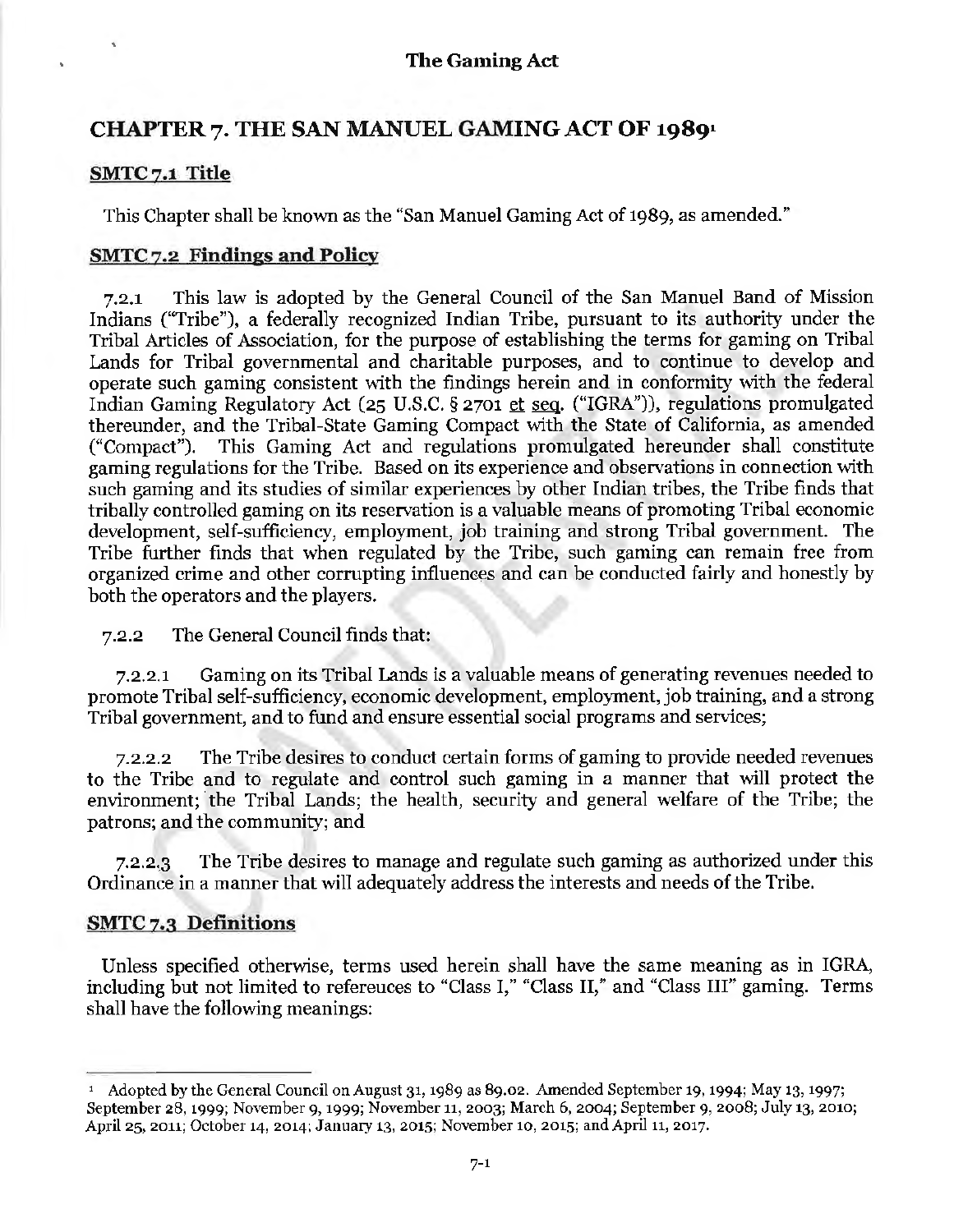$\overline{a}$ 

7.3.1 "Applicable Law" means IGRA and regulations promulgated thereunder, the Compact, this Gaming Act, and all other applicable laws and regulations promulgated under State, Federal, and Tribal law.

7.3.2 "Applicant" means an individual or entity that applies for a tribal gaming license.

7.3.3 "Association" means the association of tribal and state gaming regulators as established under the Compact, the membership of which comprises up to two representatives from each tribal gaming agency of those tribes with whom the State has a Compact under IGRA, and up to two delegates each from the State Department of Justice, Bureau of Gambling Control and the California Gambling Control Commission.

7.3.4 "Business Committee" means the seven member committee established under the Tribe's Articles of Association.

7.3.5 "Class III Gaming" means the form of Class III Gaming defined as such in 25 U.S.C. §2703(8) and by regulations of the National Indian Gaming Commission.

7.3.6 "Commissioner" means a member of the San Manuel Gaming Commission duly appointed by the Tribe's Business Committee.

7.3.7 "Compact" means any Tribal-State Gaming Compact, including amendments thereto, entered into by the Tribe pursuant to IGRA to govern the conduct of certain Class III gaming activities on Tribal Lands.

7.3.8 "Gaming Act" means the San Manuel Gaming Act of 1989, as amended.

7.3.9 "Gaming Activities" means any Class I, Class II, or Class III gaming activity authorized under this Gaming Act or under the jurisdiction of the Tribe.

7.3.10 "Gaming Commission" means the tribal gaming agency established by the Tribe under this Gaming Act to monitor Gaming Activities, investigate wrongdoing, conduct background investigations, issue licenses, and perform other duties as required for the regulation of gaming on the Reservation. For the purpose of conducting background investigations of and issuing licenses to the Commissioners and Gaming Commission employees, such persons shall be deemed to be Key Employees under this Gaming Act and shall be required to pass a background investigation and hold a valid gaming license consistent therewith.

7.3.11 "Gaming Device" means any slot machine within the meaning of article IV, section 19, subdivision (f) of the California Constitution. For purposes of calculating the number of Gaming Devices, each player station or terminal on which a game is played constitutes a separate Gaming Device, irrespective of whether it is part of an interconnected system to such terminals or stations. "Gaming Device'' includes, but is not limited to, video poker, but does not include electronic, computer, or other technological aids that qualify as Class II Gaming (as defined under IGRA).

7.3.12 **"Gaming Employee"** means any natural person who: (a) conducts, operates, maintains, repairs, accounts for, or assists in any Gaming Activities, or is in any way responsible for supervising such Gaming Activities, or persons who conduct, operate, maintain,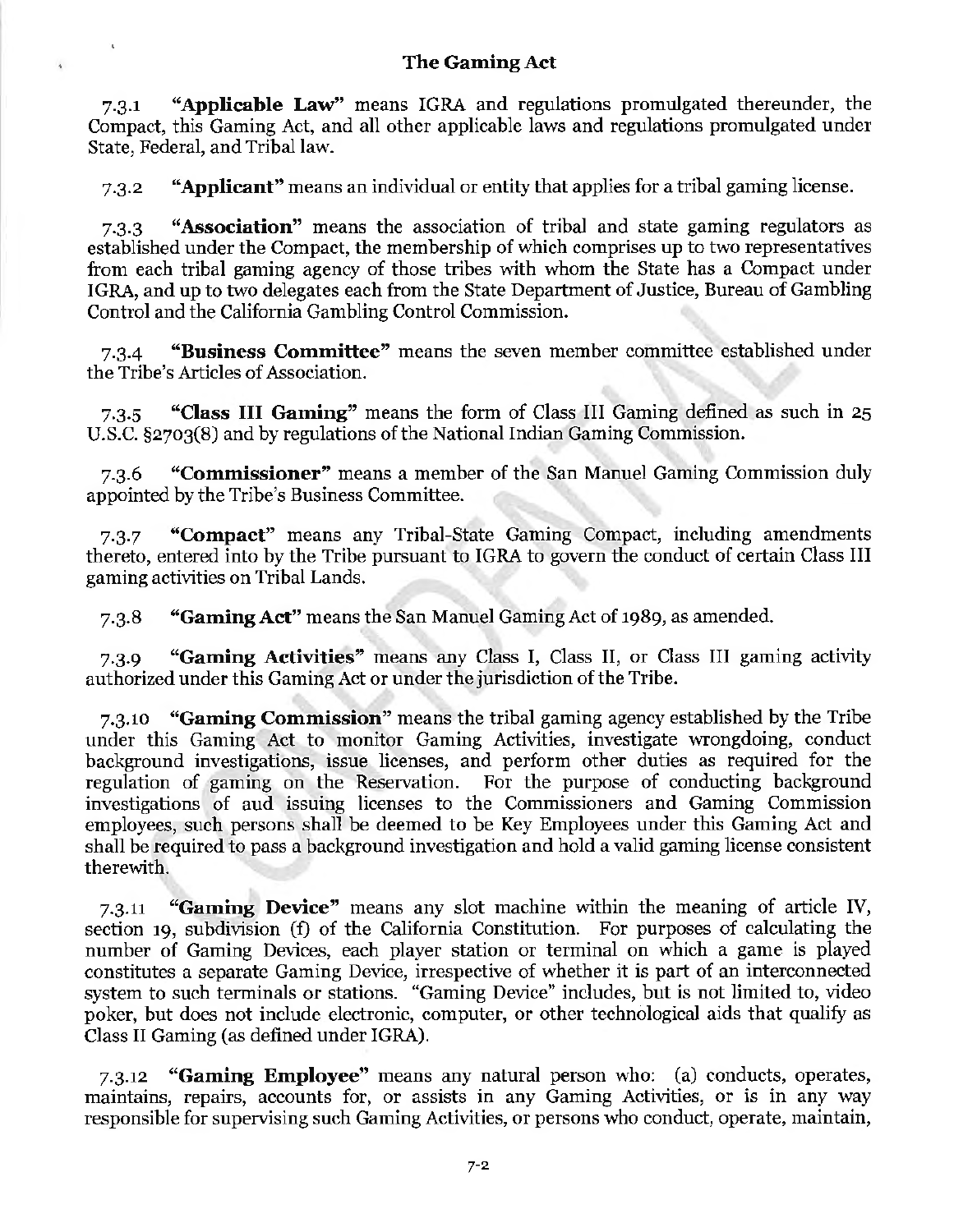$\hat{\mathbf{v}}$ 

repair, account for, assist, or supervise any such Gaming Activities; (b) is in a category under federal or tribal gaming law requiring licensing; (c) is an employee of the Gaming Commission or of the Gaming Operation with access to confidential or proprietary information; and (d) is a person whose employment duties require or authorize access to areas of the Gaming Facility in which any activities related to Gaming Activities are conducted but that are not open to the public.

7.3.13 "Gaming Enterprise" or "Gaming Operation" means any gaming business, event, enterprise or activity conducted by or under the jurisdiction of the Tribe.

7.3.14 "Gaming Facility" means any building in which Class III Gaming Activities or Gaming Operations occur, or in which the business records, receipts, or funds of the Class III Gaming Operation are maintained (excluding offsite facilities primarily dedicated to storage of those records, and financial institutions), and all rooms, buildings, and areas, including hotels, parking lots, and walkways, a principal purpose of which is to serve the activities of the Tribe's Gaming Operation and Gaming Facility rather than providing them with an incidental benefit. Nothing in this Gaming Act prevents the conduct of Class II gaming (as defined under IGRA) in the Gaming Facility.

7.3.15 "Gaming Resources'' means any goods or services provided or used in connection with Gaming Activities, whether exclusively or otherwise, including, but not limited o, equipment, furniture, Gaming Devices and ancillary equipment, implements of Gaming Activities such as playing cards, furniture designed primarily for Gaming Activities, maintenance or security equipment and services, and Class III Gaming consulting services. The term shall not include professional accounting or legal services.

7.3.16 "Gaming Resource Supplier" means any person or entity who, directly or indirectly, does, or is deemed likely to, manufacture, distribute, supply, vend, lease, purvey or otherwise provide to the Tribe's Gaming Operation, or Gaming Facility at least twenty-five thousand dollars (\$25,000) in Gaming Resources in any twelve (12) month period, or who, directly or indirectly, receives, or is deemed likely to receive, in connection with the Gaming Operation or Gaming Facility, at least twenty-five thousand dollars (\$25,000) in any consecutive twelve (12) month period, provided that the Gaming Commission may exclude a purveyor of equipment or furniture that is not specifically designed for, and is distributed generally for use other than in connection with Gaming Activities, if, but for the purveyance, the purveyor is not otherwise a Gaming Resource Supplier under the Compact , the compensation received by the purveyor is not grossly disproportionate to the value of the goods or services provided, and the purveyor is not otherwise a person who exercises a significant influence over the Gaming Operation.

7.3.17 "General Council" means the governing body of the Tribe.

7.3.18 "Key Employee" means a person who performs one or more of the following functions: bingo caller; counting room supervisor; chief of security; custodian of gaming supplies or cash; floor manager; pit boss; dealer; croupier; approver of credit; or custodian of gaming devices, including those persons with access to cash and accounting records within such devices. If not otherwise included, any other person whose total cash compensation is in excess of \$so,ooo per year, and the four most highly compensated persons in the Gaming Operation, are included in the definition of Key Employee. Key Employee shall also include any employee considered a Key Employee under criteria established by the State and the Tribe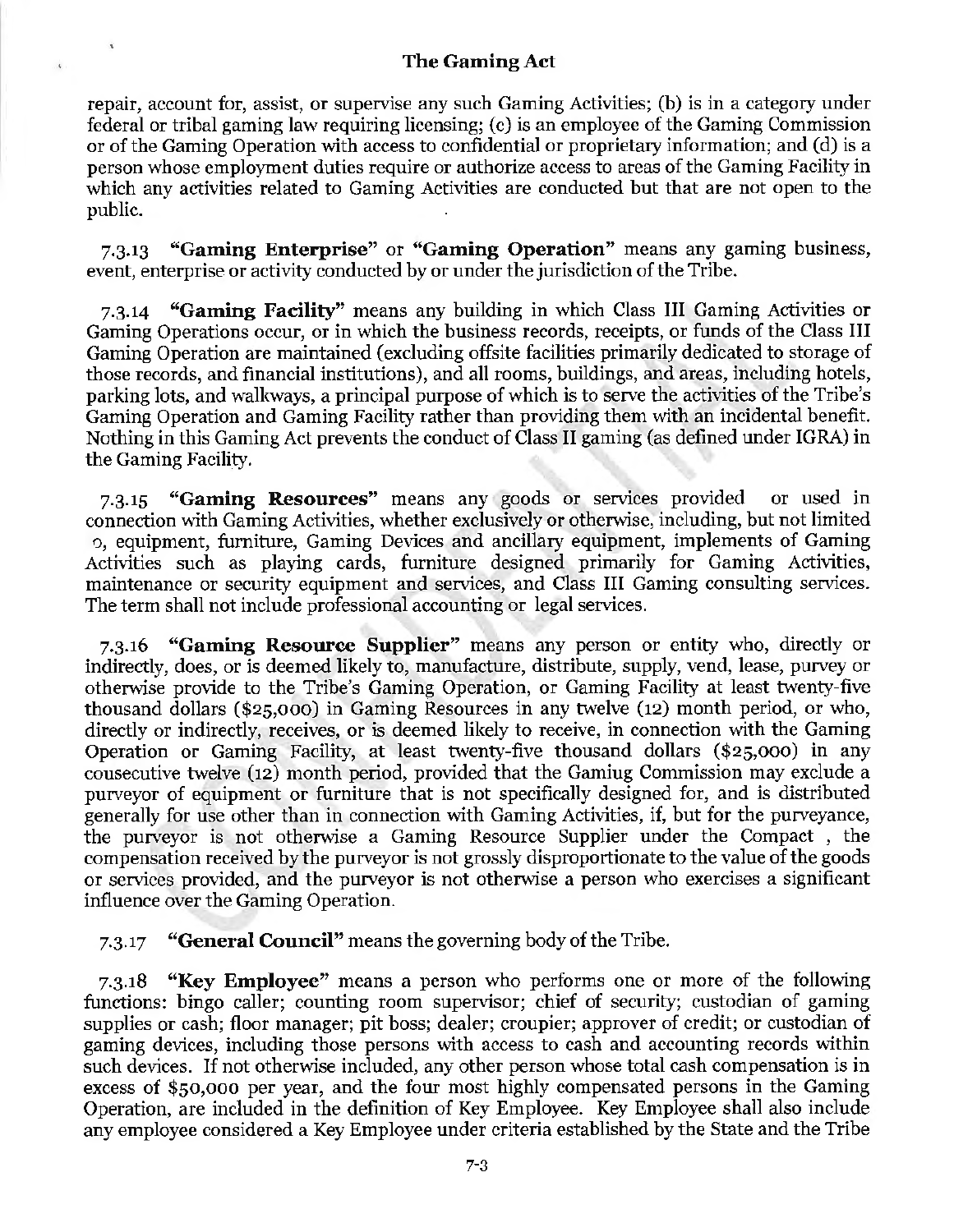under the Compact, as well as any person whose employment duties require or authorize access to confidential or proprietary information regarding the Gaming Facility where such person may have the ability to alter or manipulate such information for illicit or unauthorized purposes. At the discretion of the Gaming Commission, other positions or persons may be included under the definition of Key Employee and are subject to the requirements thereof.

7.3.19 **"Management Contractor"** means any Gaming Resource Supplier with whom the Tribe has contracted for the management of any Gaming Activity or Gaming Facility, including, but not limited to, any person who would be regarded as a management contractor under IGRA.

7.3.20 "National Indian Gaming Commission" or "NIGC" means the federal gaming commission established under IGRA.

7.3.21 "Person" means any natural person or entity, including but not limited to corporations, partnerships and trusts.

7.3.22 "Primary Management Official" means the person who has management responsibility for a management contract; any person who has authority to hire and fire employees or to set up working policy for the Gaming Operation; or the chief financial officer or other person who has financial management responsibility. At the discretion of the Gaming Commission, other positions or persons may be included under and be subject to the requirements for Primary Management Officials.

7.3.23 "Reservation" or "Tribal Lands'' means all lands under the jurisdiction and control of the Tribe, including those lands that satisfy the definition of "Indian lands" as set forth in IGRA.

7.3.24 "State" means the State of California or an authorized official or agency thereof designated by the Compact or by the Governor.

7.3.25 "State Gaming Agency" means the entities authorized to investigate, approve, regulate and license Class Ill gaming pursuant to the Gambling Control Act (Chapter 5, commencing with section 19800) of Division 8 of the California Business and Professions Code, or any successor statutory scheme, and any entity or entities in which that authority may thereafter be vested. If the State fails, under a Compact provision, to designate an agency authorized to investigate, approve, and regulate gaming licenses, any function otherwise assigned to the State Gaming Agency shall be assumed by the Gaming Commission until such time as the State establishes and designates such an agency.

7.3.26 "Tribal Court'' means any court established by the Tribe under its Judicial Code to hear disputes, or if there is none, an independent tribunal.

### SMTC 7.4 Ownership of Gaming

The Tribe has the sole proprietary interest in and responsibility for the conduct of any Gaming Operation authorized by this Gaming Act.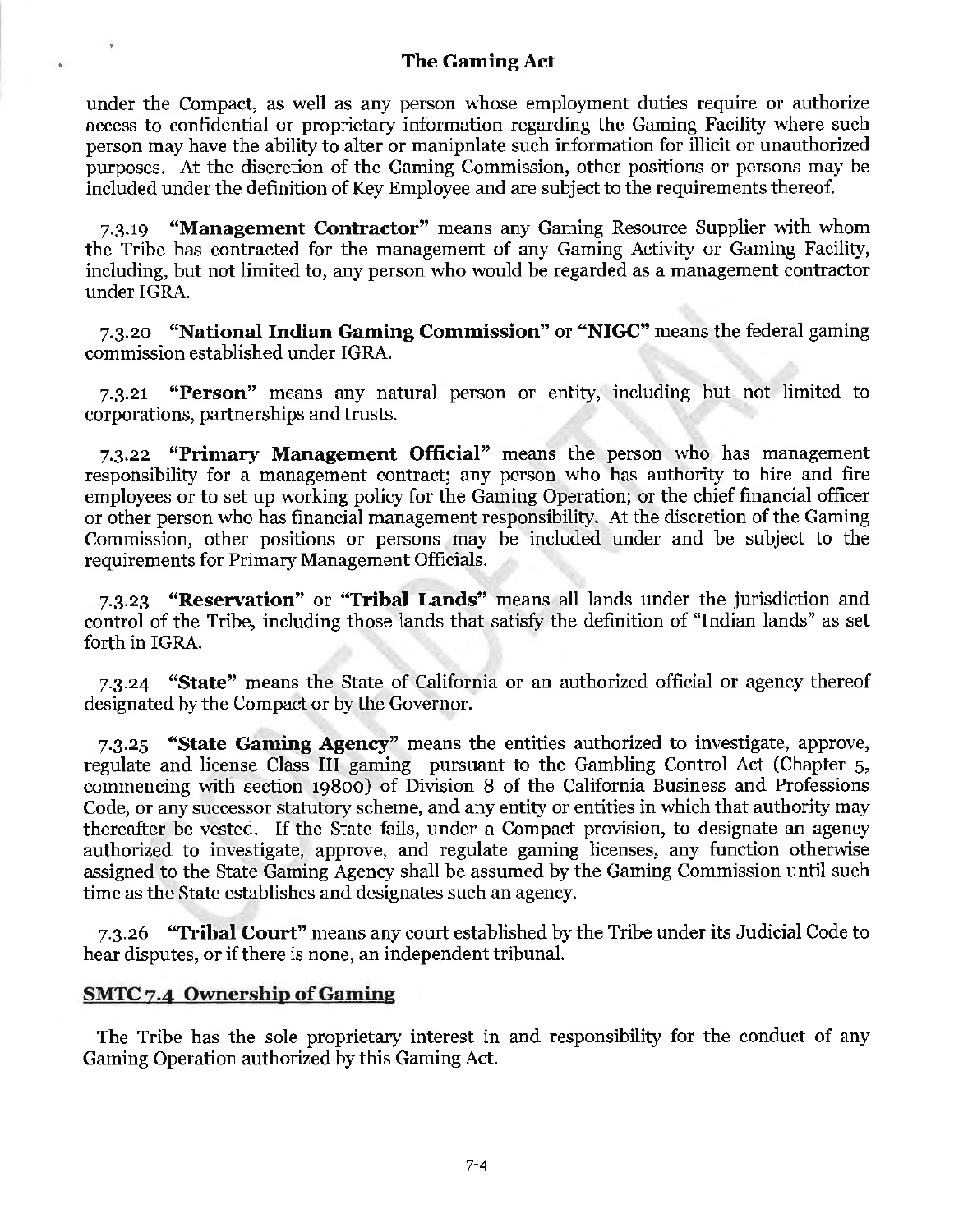### SMTC 7.5 Gaming Commission

 $\ddot{\phantom{a}}$ 

7.5.1 Establishment. The Tribe hereby establishes the San Manuel Gaming Commission to be comprised of one or more Commissioner(s) appointed by the Business Committee. The initial appointed term for a Commissioner shall not exceed two years, as mutually agreed by the Commissioner and the Business Committee. A Commissioner may be reappointed for subsequent terms at the discretion of the Business Committee. A Commissioner may not be an elected official of the Tribe, or employed in any Gaming Enterprise or by the Tribe in any other capacity, while serving as a Gaming Commissioner. In the event more than one Commissioner is appointed, one shall be designated by the Business Committee as the Chair of the Commission and the Commissioners shall report to the Chair.

7.5.1.1 Commissioner Credentials. Individuals possessing the following credentials should be considered when selecting Commissioners: (1) a Certified Public Accountant with auditing experience; (2) a licensed attorney who possesses regulatory experience; (3) an individual with a background in law enforcement and criminal investigation; (4) an individual with a background in gaming regulation with at least five (5) years of gaming regulation experience; or  $(5)$  an individual with a background in information technology with at least five (5) years of information technology experience.

7.5.2 Standard of Professional Conduct. Each Commissioner shall abide by the following standard of professional conduct: confidentiality, impartiality, fairness, and commitment to upholding the reputation of the Tribe for conducting Gaming Activities of the highest integrity and honesty. All Commissioners shall strictly abide by Gaming Commission oaths of confidentiality and professionalism in the discharge of their duties.

7.5.3. Executive Director. The Gaming Commission shall employ an Executive Director who shall be responsible for managing, supervising and overseeing the daily activities of the Gaming Commission. The Executive Director shall serve as a full-time employee of the Gaming Commission and shall report to the Gaming Commissioners. The Business Committee shall approve the hiring of an Executive Director.

7·5-4 Suitability Standards. Each Gaming Commissioner, Executive Director and Gaming Commission employee must meet or exceed the qualifications established under this Gaming Act and the Compact. For the purpose of conducting background investigations of and issuing licenses to the Commissioner(s), Executive Director and Gaming Commission employees, such persons shall be deemed to be Key Employees under this Gaming Act and shall be required to pass a background investigation and hold a valid gaming license consistent therewith, including a review of financial, criminal, and employment history, checking of references, and meeting and maintaining all other suitability requirements for certification or licensing by the State or the Tribal Gaming Commission.

7.5.5 Background Investigation. Background investigations of each Gaming Commissioner(s), Executive Director, and Gaming Commission employee, as designated by the Gaming Commission, shall be conducted by an independent investigator or an investigator appointed by the Gaming Commission under the direction of the Gaming Commission, and if deemed necessary, the Tribe's legal department . The investigator shall conduct an investigation sufficient to make a determination of eligibility as required under this Act and other applicable law. This shall include verification of information submitted by the applicant. In conducting the background investigation, the investigator and the Gaming Commission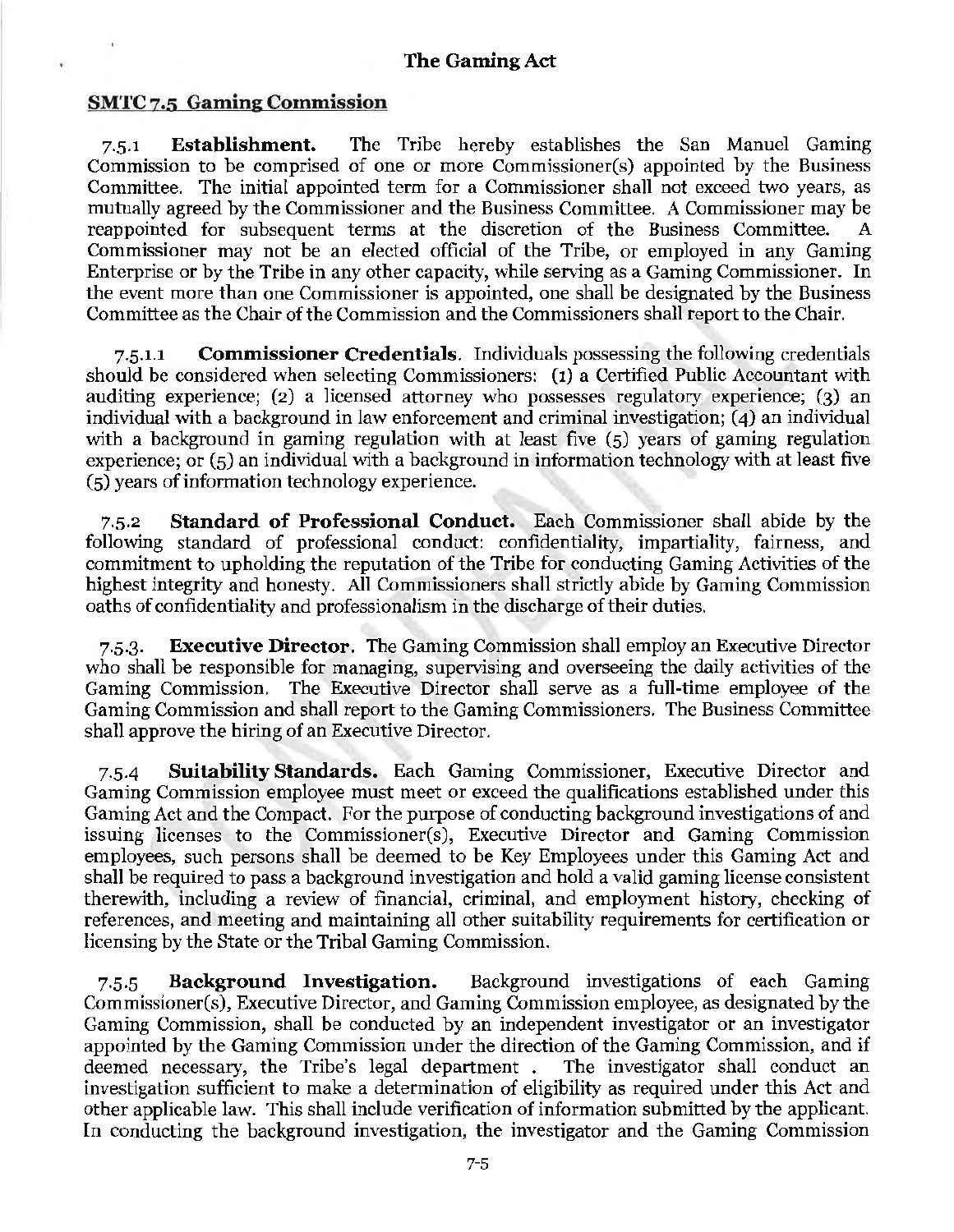shall maintain as confidential the identity of each person interviewed in the course of the investigation. The investigator shall document all potential problem areas noted and any disqualifying information. The legal department and/or Gaming Commission shall keep the details of the investigation confidential, but the legal department may confer with the investigator or any other person experienced in conducting or evaluating background investigations provided such other person agrees to maintain the confidentiality of the information obtained about the applicant.

7.5.5.1 The legal department and/or Gaming Commission shall make a determination as to whether the suitability standards contained within this Gaming Act have been met, and if so, shall certify that finding in writing to the Business Committee.

7.5.5.2 Background investigations of all Gaming Commission employees that are not conducted by an independent or appointed investigator as provided for above shall be conducted by the appropriate Gaming Commission staff as directed by the Gaming Commission, unless otherwise provided for by the Gaming Commission.

7.5.6 Compensation. The salaries and expenses of Commissioners shall be approved by the Business Committee as part of the annual budget process.

7.5.7 **Removal for Good Cause.** Commissioners may only be removed from office before the expiration of their term by the Basiness Committee for neglect of duty, malfeasance or other good cause shown (collectively referred to as "good cause"). Upon receipt of an allegation of an act or omission that constitutes good cause, the Business Committee may suspend, with or without pay at its own discretion, a Gaming Commissioner from office for no more than 60 days pending a full investigation of misconduct. At the expiration of the suspension period, the suspension shall be lifted upon a determination that no cause exists for removal under this Gaming Act, or, upon a finding of misconduct, the Business Committee shall discipline the Commissioner as appropriate, up to and including removal from office.

7.5.8 Post-Commission Restriction. Unless otherwise provided by the Gaming Commission, Gaming Commissioners and Commission employees shall be precluded from consulting or employment in any position with the Tribe's Gaming Activities for a period of no less than two (2) years from their date of termination at the Gaming Commission.

7.5.9 Conflict of Interest. If any Commissioner has a conflict of interest in investigating, hearing, or deciding a matter to come before the Gaming Commission, the Commissioner shall have a duty to disclose such conflict and shall recuse himself or herself from that matter.

7.5.10 Personnel and Administrative Policies. The Gaming Commission shall be deemed to be an agency of the Tribal government and as such shall be subject to the personnel and other governmental administrative policies of the Tribal government, as the Business Committee shall determine from time to time. The Business Committee shall, in good faith, consider and approve any exceptions necessary to tailor such policies to the Gaming Commission.

7.5.11 **Gaming Commission Independence.** Notwithstanding the fact that the Gaming Commission is a Tribal governmental agency and is accountable to the Business Committee, on behalf of the General Council, for its administration, in order to maintain independence and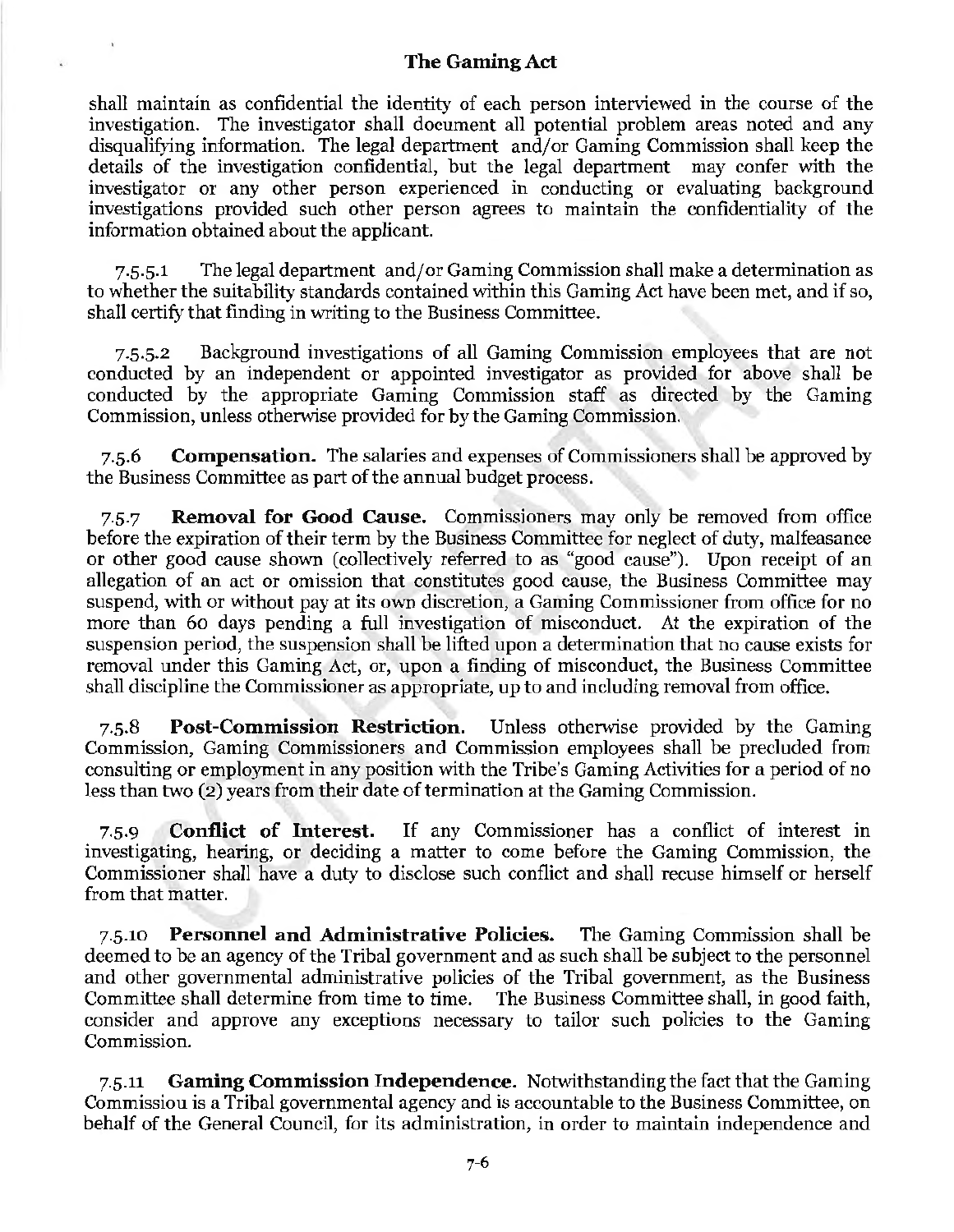ensure the highest level of integrity, the Business Committee shall not interfere with Gaming Commission business or compromise the Gaming Commission's ability to perform its duties and responsibilities as provided for in this Act. The decisions of the Gaming Commission regarding licensing, suitability and compliance with Applicable Law shall be within the exclusive province of the Gaming Commission, except that the Business Committee may review any allegation that the Gaming Commission has exceeded its authority under this Gaming Act and, if it deems the a11egation to be true, shall refer the allegation to the Business Committee for further action, which may include removal of a Commissioner for cause.

7.5.12 **Gaming Commission Funding.** The Gaming Commission shall be funded through an annual appropriation by the General Council and such additional funding actions as may be deemed necessary. Unjust pressure shall not be placed upon the Gaming Commission through the budgeting process.

7.5.12.1 **Financial Reports.** The Gaming Commission shall maintain its accounts, books and records, including records of a11 income and expenditures, in accordance with generally accepted accounting principles and consistent with Tribal governmental policies regarding management of funds and records.

7.5.12.2 **Annual Reports.** On or before April 30th of each year, the Gaming Commission shall provide to the Business Committee an Annual Report summarizing its activities during the prior twelve (12) month period ending on December 31.

### **SMTC** 7.6 **Powers and Duties**

The Gaming Commission shall have the power, duty, and primary responsibility to carry out the Tribe's regulatory responsibilities under federal or tribal law and any applicable Compact; to enforce those requirements; and to protect the integrity of the Gaming Activities and the reputation of the Tribe and the Gaming Operation under provisions to include the following:

7.6.1 Conduct on-site gaming regulation and control; inspect, test, audit, examine, and monitor the Gaming Facility, including internal control systems; prepare reports and monitor compliance, including the authority to demand access to and inspect, examine, photocopy and audit all papers, books and records related to the Gaming Facility or Gaming Activities.

7.6.2 Investigate any suspicion of wrongdoing in connection with the Gaming Facility or Gaming Operation, or related to any Gaming Activity or licensee, including potential licensing or internal control violations, or interference with Gaming Commission operations, and require correction of violations as the Gaming Commission deems necessary, including establishing and imposing fines or other sanctions against licensees or other persons who interfere with or violate the Tribe's gaming regulatory requirements under applicable federal or tribal law or the Compact, and by notification to applicable regulatory authorities as deemed necessary for violations not corrected in a timely manner.

7.6.3 Conduct, or cause to be conducted, such investigations as may be necessary to determine compliance with applicable laws, including this Gaming Act, or any contracts, agreements, goods, services, events, incidents, or other matters related to Gaming Activities.

7.6-4 Conduct, or cause to be conducted, background investigations regarding any person or entity in any way connected with any Gaming Activity and/ or the Gaming Operation, and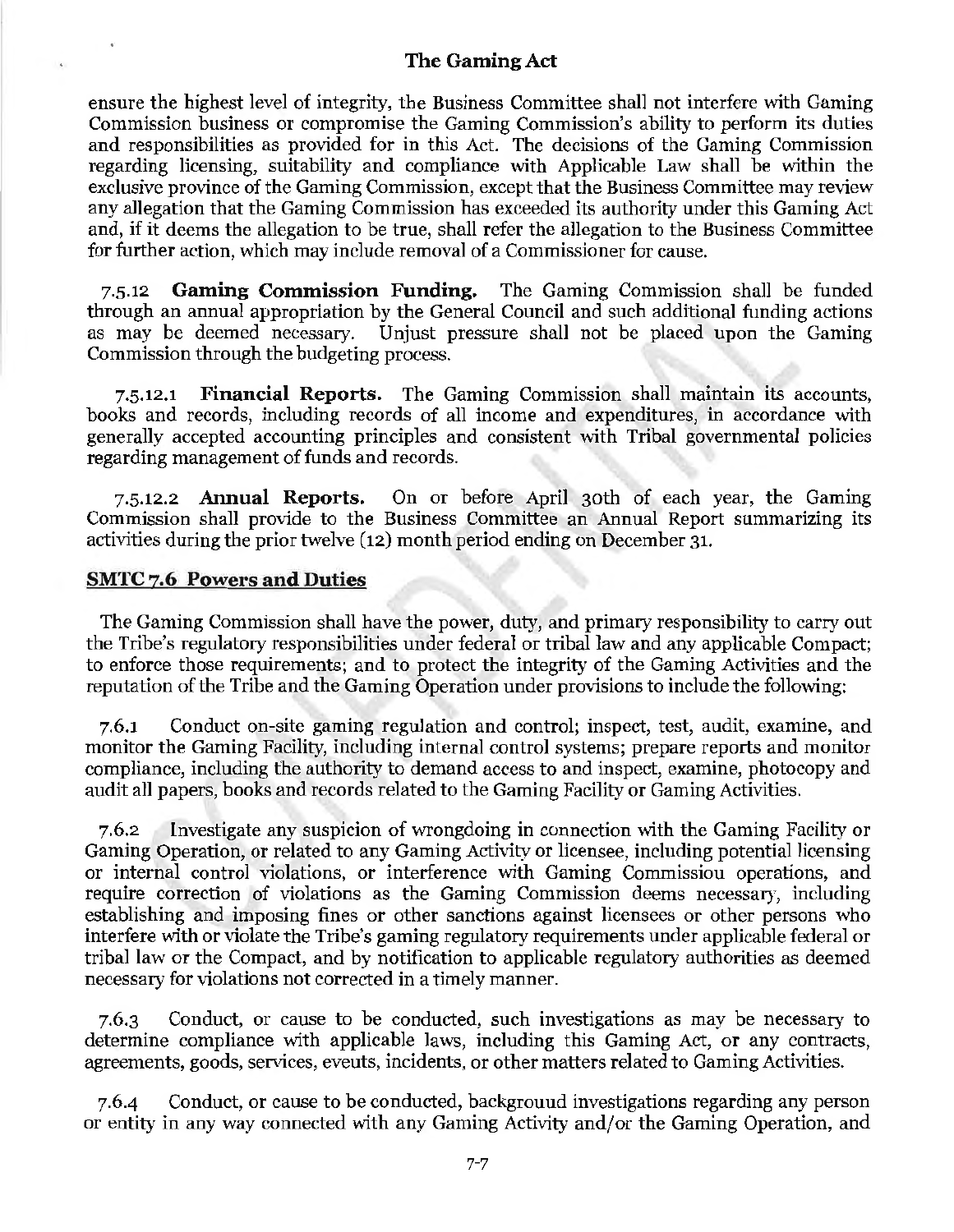issue licenses and identification badges to, at minimum, all Key Employees, Primary Management Officials, and Gaming Resource Suppliers according to requirements at least as stringent as those established in 25 C.F.R. Parts 556 and 558 and Section 6 of the Compact; provided no Commissioner shall provide any personal endorsement, recommendation or other support for an applicant, in accordance with this Gaming Act and the Compact.

7.6.5 Administer oaths or affirmations to witnesses appearing before the Gaming Commission; hold hearings, summon persons on Tribal Lands to attend and testify at such hearings, take testimony, and receive such evidence as the Gaming Commission deems relevant to fulfill its duties.

7.6.6 Execute agreements necessary to receive comprehensive criminal history and other background investigation information from other inrisdictions and sources.

7.6. 7 Implement and administer a system for investigating, licensing (including license issuance, renewal, denial, and revocation), and monitoring for the Gaming Facility, employees, Gaming Contractors, vendors, suppliers, investors, and others connected with Gaming Activities, as described below, including the licensing of Gaming Facilities, individuals and entities as required under this Gaming Act, IGRA, or any applicable Compact.

7.6.8 Ensure, monitor, and direct inspections of Gaming Facilities by qualified building and safety experts in order to comply with the Tribe's building and safety codes; provide reports as requested to the State if applicable under the Compact; review reports; and issue a certificate of occupancy to the Gaming Facility.

7.6.9 Provide a copy of each Gaming Facility license and renewals thereof to the State Gaming Agency in accordance with the Compact, and to the NIGC, including, at minimum: the Tribe's name; name and address of the Gaming Facility; type of gaming allowed; effective date of license; the signature of the tribal official responsible for issuing the license; and the name and phone number of the Gaming Commission.

7.6.10 Hear and resolve applicable disputes against the Gaming Facility or Gaming Operation, in accordance with procedures established in this Gaming Act and applicable tribal laws, consistent with the Compact.

7.6.11 Hire staff and support services as deemed necessary, subject to the Gaming Commission approved budget.

7.6.12 To the extent required, comply with any reporting requirements established under this Gaming Act, the Compact, IGRA and regulations promulgated thereunder, and other applicable law.

7.6.13 Develop necessary documentation and protocols, and establish joint cooperative working relationships with federal, state, and local jurisdictions, including law enforcement agencies, as necessary to assist in ensuring the effective regulation of the Tribe's Gaming Activities.

7.6.14 Implement appropriate rules, regulations, and procedures to ensure the effective enforcement of the provisions of this Gaming Act, including but not limited to: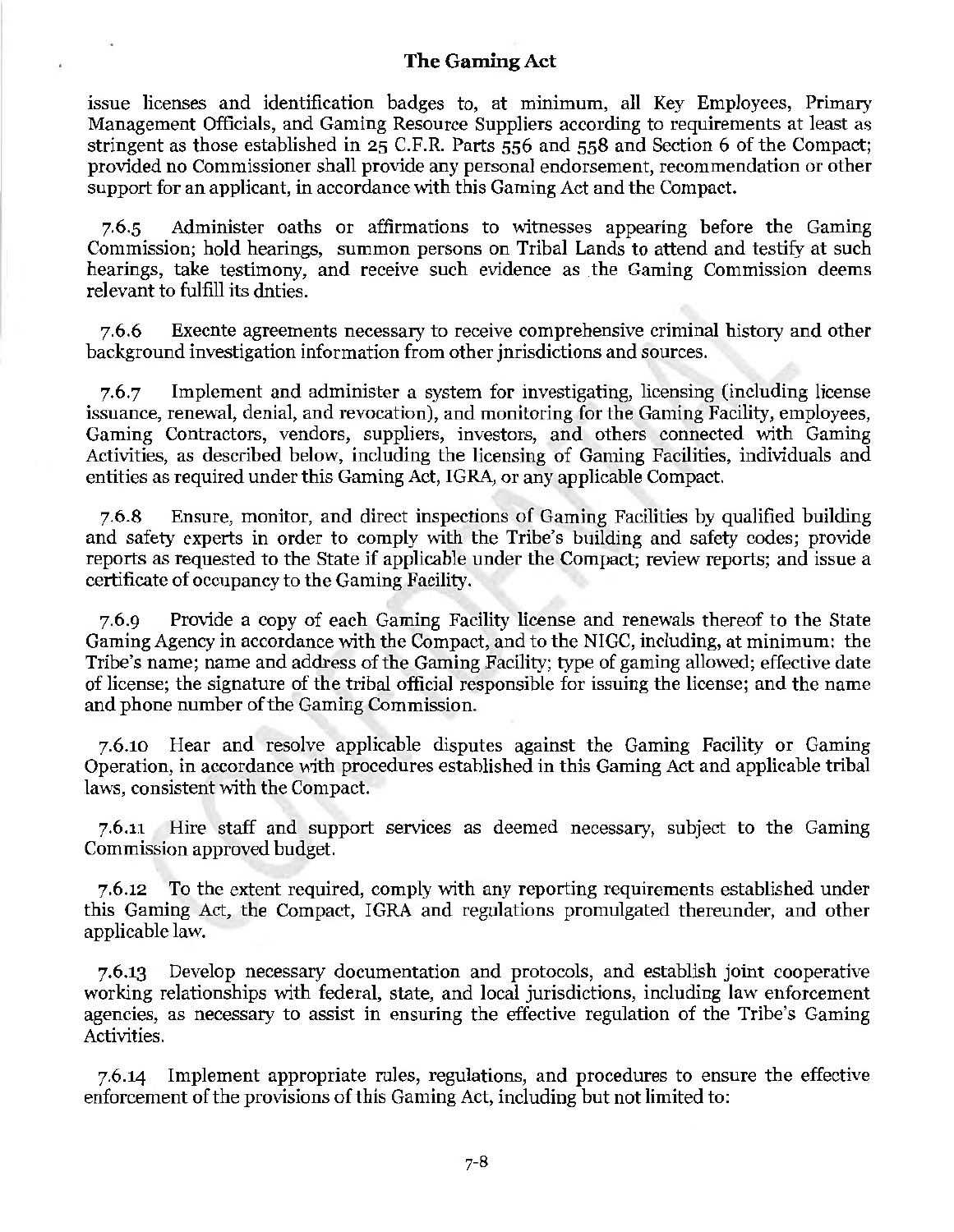7.6.14.1 Protect the physical safety of gaming patrons, employees, and others in the Gaming Facility;

7.6.14.2 Ensure the physical safeguarding of assets transported to, within, and from the Gaming Facility;

7.6.14.3 Prevent illegal activity in the Gaming Facility or Gaming Operation through:

7.6.14.3.1 Maintenance of employee procedures and a surveillance system in accordance with industry standards;

7.6.14.3.2 Maintenance of detailed and permanent records of all occurrences and incidents in the Gaming Facility that deviate from normal operating policies and procedures;

7.6.14.3.3 Establishment of employee procedures to detect theft, cheating and fraud;

7.6.14.3-4 Development of an exclusion policy that includes a right to a hearing and requires maintenance of a list of persons barred from the Gaming Facility;

7.6.14.3.5 Conduct of an annual CPA audit;

7.6.14.3.6 Approval of all game rules and regulations;

7.6.14.3. 7 Establish and impose license fees, sanctions, fines, and conditions as appropriate under applicable law;

7.6.14.3.8 Investigate and ensure compliance with any requirements for tribal ownership, management, and control of the Gaming Facility and Gaming Operation, as set forth in applicable law;

7.6.14.3.9 Investigate and ensure compliance with age restrictions for patrons including provisions prohibiting minors in the Gaming Facility and age limits on service of alcoholic beverages as provided under applicable law;

7.6.14.3.10 Carry out any requirements under Tribal or federal law or Compact for the protection of the health and safety of Gaming Facility patrons, guests, and employees, including requirements that the Gaming Facility meets building and safety codes duly adopted by the Tribe; and

7.6.14.3.11 Approval of Gaming Facility floor plans, closed-circuit television system, and cashier's cage, minimum staffing and supervisory requirements, and technical standards for gaming device operations.

7.6.15 Ensure gaming devices are not transported to or from the Tribal Lands except in accordance with procedures established by an agreement between the Gaming Commission and the State Gaming Agency. The agreement shall require at least ten (10) days notice to the county sheriff, and transportation only to specific destinations for specific purposes as established in the agreement and the Compact.

7.6.16 Promulgate rules governing the conduct of each Class I, Class II or Class III game allowed under this Gaming Act.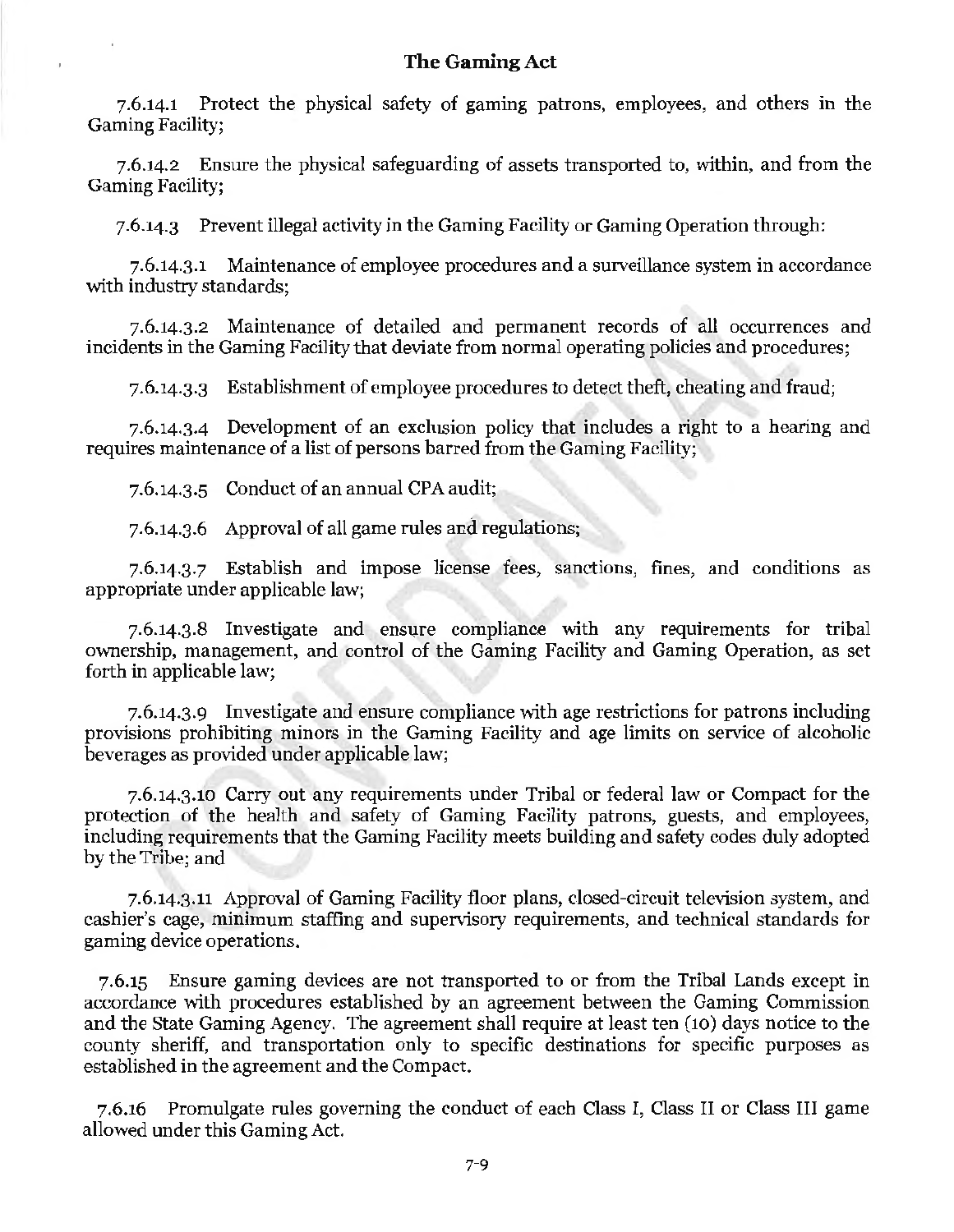7.6.17 Comply with a Tribal conflict of interest policy to ensure that Commissioners are free from corruption, undue influence, compromise, and conflicting interests in the conduct of their business.

7.6.18 The Gaming Commission shall make the following documents available to its patrons or their representatives in hard copy or on the Gaming Facility's website:

7.6.18.1 The Gaming Act;

7.6.18.2 The rules of each class III game operated by the Tribe, to the extent that such rules are not available for display on the Gaming Device or the table on which the game is played;

7.6.18.3 Tribal law, to the extent it impacts the public in relation to Gaming Activities;

7.6.18-4 The San Manuel Gaming Facility Tort Liability Act; and

7.6.18.5 The regulations promulgated by the Gaming Commission concerning patron disputes pursuant to section 10 of the Compact.

7.6.19 The Gaming Commission shall ensure compliance with 25 C.F.R. Parts 542 and 543 by formally adopting and making applicable to the Gaming Operation(s) vvritten internal control standards as set forth in the Gaming Commission Regulations that:

7.6.19.1 Provide a level of control that equals or exceeds those minimum internal control standards set forth in 25 C.F.R part 542, as they existed on October 19, 2006, and as they may thereafter be amended ("Compact MICS");

7.6.19.2 Contain standards for currency transaction reporting that comply with 31 C.F.R. part 103;

7.6.19.3 Satisfy the requirements of section 9.1 of the Compact;

7.6.19-4 Are consistent with the Compact;

7.6.19.5 Require the Gaming Operation to comply with internal control standards;

7.6.19.6 Establish internal control standards for Class II and Class III games that are not addressed in applicable laws, if any.

7.6.19.7 Verify the Gaming Operation is in compliance with the internal control standards adopted pursuant to this section 7.6.19 by engaging an independent certified public accountant to perform "Agreed-Upon Procedures" as set forth in 25 C.F.R. § 542.3(f).

7.6.19.8 Authorize the Gaming Commission and the NIGC to monitor and enforce compliance with the internal control standards adopted pursuant to this section 7.6.19 in the manner provided for in 25 C.F.R. § 542.3(g). In addition, the NIGC shall, for the purpose of enforcing compliance with the internal control standards, have the power to:

7.6.19.8.1 Monitor all Class II and Class III gaming on a continuing basis;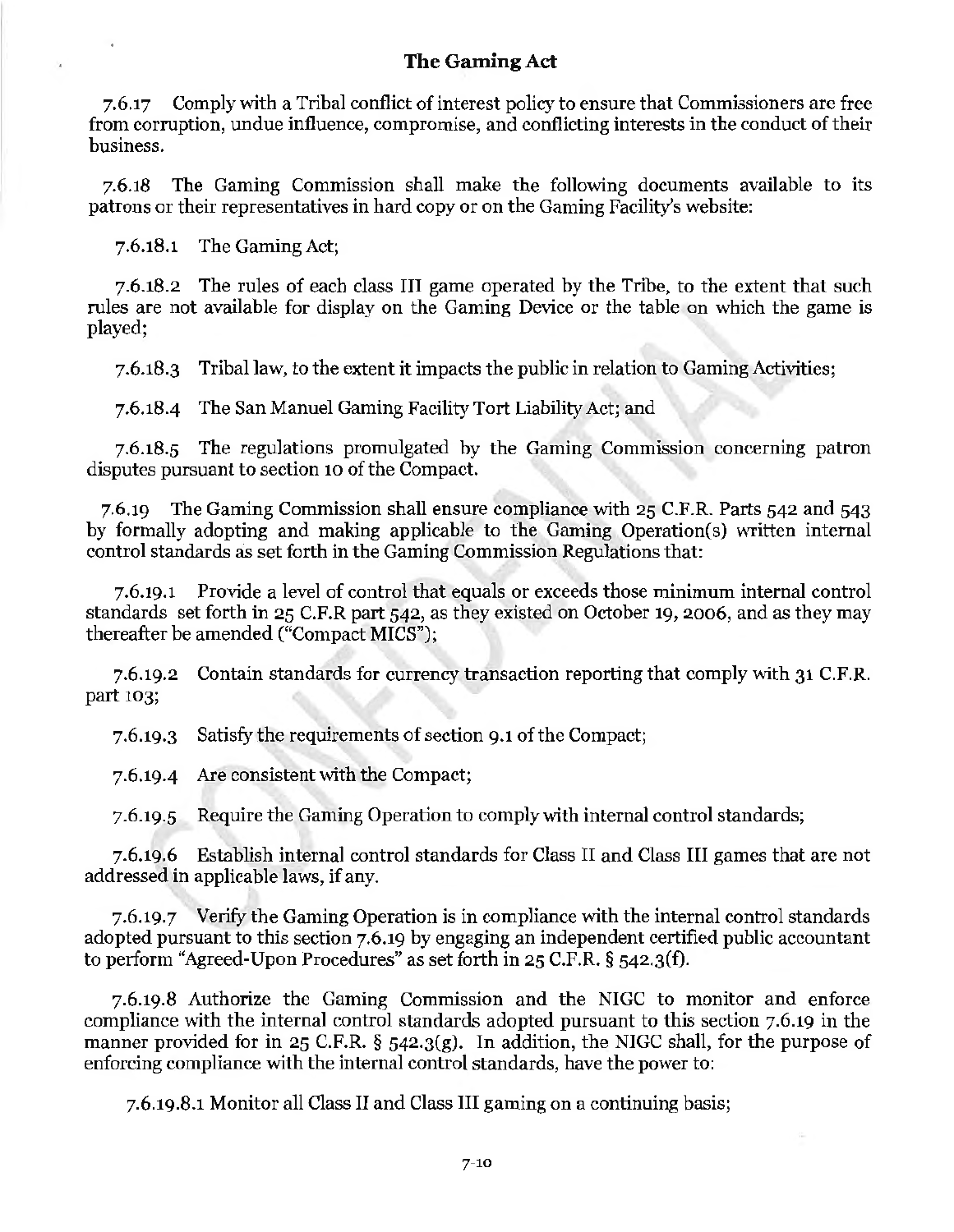7.6.19.8.2 Inspect and examine all premises on which Class II and Class III gaming is conducted; and

7.6.19.8.3 Demand access to and inspect, examine, photocopy, and audit all papers, books, and records respecting gross revenues of all Class II and Class III gaming or any other matters necessary to ensure and enforce compliance with applicable laws.

7.6.19.6 Provide that any failure to adopt internal control standards pursuant to this section 7.6.19, perform Agreed-Upon Procedures pursuant to 7.6.19.7, prevent or obstruct the exercise of any of the Gaming Commission's powers under Section 7.6.19.8, or comply with the internal control standards, once adopted, is a violation of this Gaming Act. The Chairman of the National Indian Gaming Commission shall have the authority to remedy violations of this Gaming Act under 25 U.S.C. § 2713 and its implementing regulations, and the Tribe shall have all rights and remedies available thereunder.

7.6.20 Carry out such other duties with respect to the regulation of Gaming Activities on Tribal Lands as required under Applicable Law, including this Gaming Act, IGRA, and the Compact, and as the General Council or Business Committee shall direct.

7.6.21 Carry out such other duties as may be assigned by the Business Committee of the Tribe, regardless of whether such duties relate to the regulation of Gaming Activities on Tribal Lands. Such assignment shall be made through appropriate policy or procedure in order to capitalize upon certain expertise of the Gaming Commission.

### **SMTC** 7.7 **Enforcement**

In the event it is determined that a licensee or the Gaming Enterprise has violated Applicable Law, including any internal control procedures or policy of the Gaming Enterprise, a written report of such incident shall immediately be made to the Gaming Commission. The Gaming Commission shall then investigate and determine what action should be taken, if any. If action is required, the Gaming Commission shall issue a citation to the Gaming Enterprise, notifying it of the specific violation(s) or issues, measures which must be taken for correction, and a reasonable time limit in view of all the circumstances in which such action must be taken. Copies of any such citation shall simultaneously be served on the Business Committee of the Tribe. The Gaming Commission may enforce such citations by: (a) suspending or revoking the licenses of any persons found to have violated Applicable Law; or (b) such lesser penalty or other remedy as the Gaming Commission shall determine, including the imposition of fines or sanctions. Nothing herein shall prevent or prohibit the Gaming Commission from seeking compliance assistance from local, federal, or state gaming or law enforcement agencies, the Bureau of Indian Affairs, or the NIGC, particularly but not limited to any instance in which the Gaming Enterprise and the General Council have failed to correct a violation of Applicable Law. The Gaming Commission shall report violations of the Compact that pose a substantial threat to gaming integrity, public health and safety, or the environment, or continued violations that, if isolated might not require reporting, but cumulatively pose a threat to gaming integrity, public health and safety, or the environment, and any failure to comply with the Gaming Commission's orders, to the California Gambling Control Commission and Bureau of Gambling Control in the California Department of Justice within ten (10) days of discovery.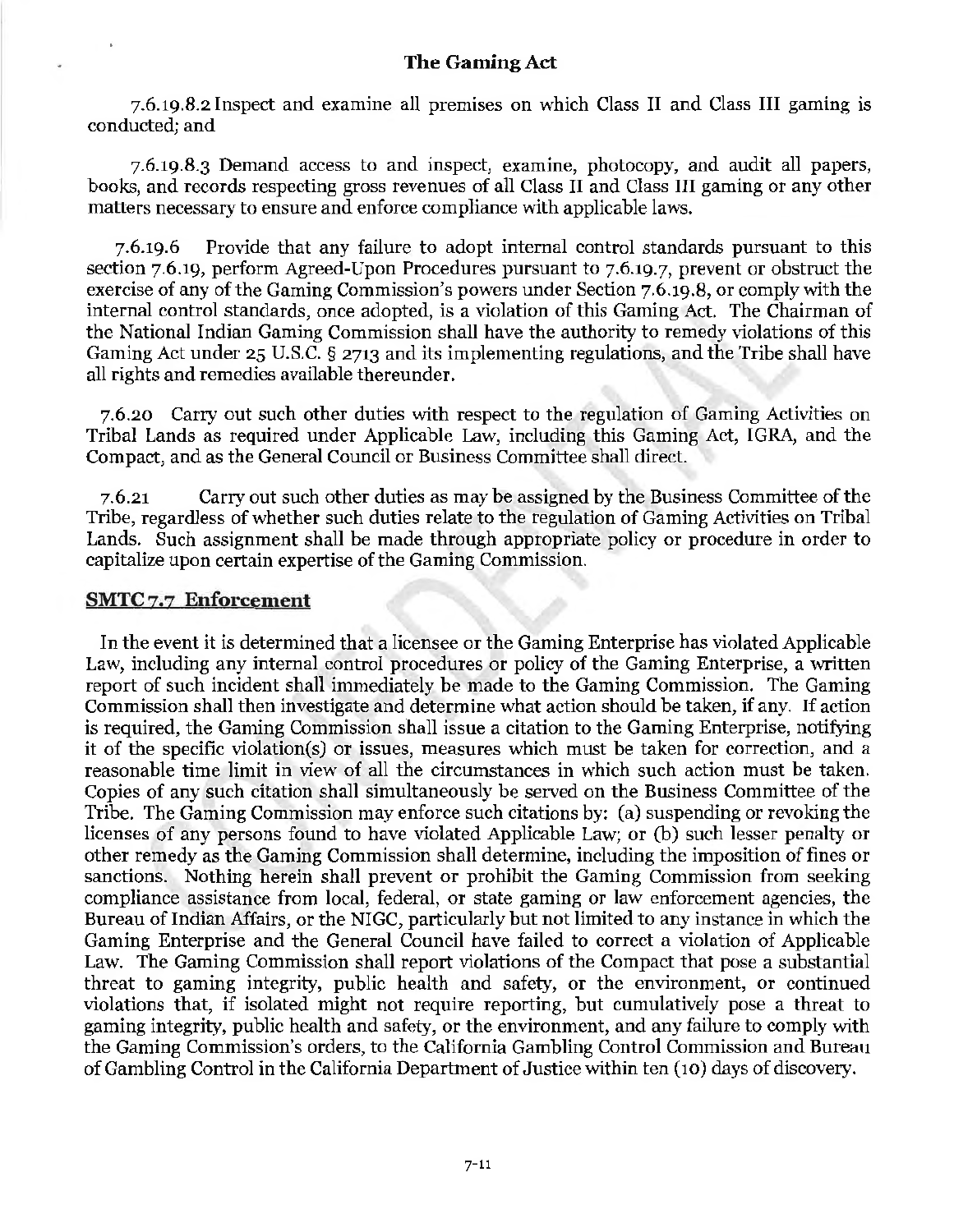# SMTC 7.8 Permitted Gaming Activities; Regulation of Gaming Activities

7.8.1 Unauthorized Gaming Prohibited. All Gaming Activities on Tribal Lands are prohibited except as expressly permitted under this Gaming Act.

7.8.1.1 Class I Gaming. Class I Gaming Activities are hereby permitted to the extent consistent with Tribal custom and practice and provided the General Council is given at least seven (7) days prior notice in writing of any intention to engage in such gaming. The General Council may prohibit any conduct that is claimed to be Class I gaming if the Council finds that such conduct is not in accordance with Tribal customs or practices or violates IGRA or any other law.

7.8.1.2 Class II and Class III Gaming. Class II and Class III gaming on Tribal Lands are hereby authorized as permitted under Applicable Law, provided the Tribe has the sole proprietary interest in and responsibility for the conduct of any Gaming Operation. Nothing herein shall prohibit the Tribe from engaging the services of non-tribal persons as employees or engaging any person or entity to assist the Tribe in the management of a Gaming Activity pursuant to a management agreement entered into under the provisions of IGRA or any other applicable law. Class III gaming shall be conducted in accordance with a Compact, or any alternative thereto as provided by IGRA.

# SMTC 7.9 Use of Gaming Revenues

7.9.1 Except as provided for under the terms of an agreement pursuant to the provisions of IGRA or as otherwise permitted by law, all net revenues generated from any Class II or Class III Gaming Activity are the property of the Tribe. Net revenues from Class II and Class III Gaming Activities shall only be used for the following purposes:

- 7.9.i.1 To fund tribal government operations or programs;
- 7.9.i.2 To provide for the general welfare of the Tribe and its members;
- 7.9.i.3 To promote economic development for the Tribe;
- 7.9.1.4 To donate to charitable purposes; or
- 7.9.1.5 To help fund operations of local governmental agencies.

7.9.2 Except for rights to per capita payments, if any, or as set forth below, no Tribal member shall have any interest or expectation in any funds generated by any Gaming Activity. All such funds are deemed Tribal funds only and are and shall remain the property of the Tribe until disbursed, if at all, from the general treasury. The General Council shall retain the sole discretion as to how such funds are utilized, and once becoming part of the treasury such funds shall lose any identity as gaming revenues except to the extent necessary to identify them as such for accounting purposes or to comply with applicable law. Notwithstanding anything herein to the contrary, if the Tribe elects at any time to make per capita payments to the members, it shall authorize such payments only upon approval of a plan submitted to the Secretary of the Interior under 25 U.S.C. § 2710(b)(3). Payments out of general treasury funds to tribal members under other tribal programs, including those relating to health, welfare,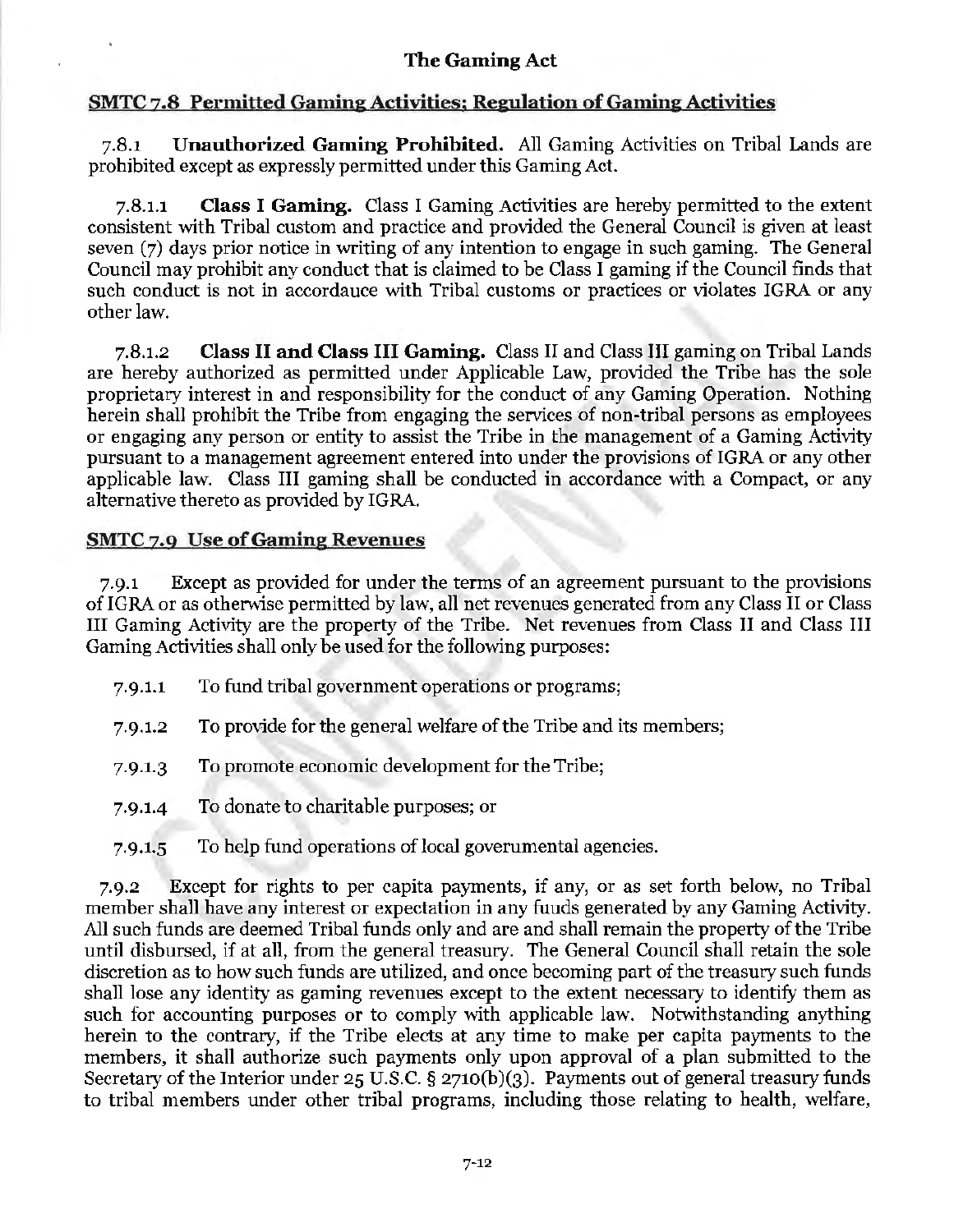education, elderly care, and housing, shall not be deemed to be "per capita" payments when such funds are paid from the Tribe's general treasury.

### **SMTC 7.10 Operation of Gaming Establishments**

7.10.1 **Gaming Facility License.** Except to the extent authorized by an agreement pursuant to the provisions of IGRA or as otherwise permitted by law, Gaming Activities shall only be conducted in tribally owned, operated and licensed Gaming Facilities pursuant to the provisions of this Gaming Act, the Compact and other applicable law. Such activities shall be conducted in accordance with the terms and conditions of the license issued to the Gaming Facility by the Gaming Commission prior to the conduct of any Gaming Activities therein.

7.10.i.1 The Tribe shall issue a separate license to each place, facility, or location on Indian lands where the Tribe elects to allow any gaming activity. Before Gaming Activities can be conducted in any Gaming Facility, the Gaming Commission shall inspect and license each Gaming Facility in accordance with this Gaming Act, the Compact and other applicable law. The Gaming Commission shall also determine and certify that the Gaming Facility and any new Gaming Facility construction meets the Tribe's building and safety codes, and any applicable federal or Compact requirements, and issue a certificate of occupancy to the Gaming Facility as required under the Compact.

7.10.i.2 The Gaming Facility license shall identify: the name and address of the Gaming Facility; type of gaming allowed; effective date of the license; name and telephone number of the Gaming Commission; and such other matters as the Gaming Commission may deem necessary to the conduct of Gaming Activities therein, or as may be required under a Compact or other applicable law.

7.10.i.3 The Gaming Facility's license shall require renewal at intervals as determined by the Gaming Commission, provided that the valid term for a facility license shall not exceed two years. The renewal process shall include all inspections required to certify continued compliance with all applicable Tribal Codes, the Compact, and NIGC Regulations.

7.10.i.4 The Gaming Commission shall provide the NIGC and the State a copy of the initial license and each renewal within thirty (30) days of issuance. The Gaming Commission's license and certificate of occupancy issued to the Gaming Facility shall be conspicuously posted at all times.

7.10.2 **Protection of Environment and Public.** The construction and maintenance of any Gaming Facility, and the operation of Gaming Activities therein, shall be conducted in a manner that adequately protects the environment and the public health and safety, in compliance with any standards required under tribal and federal law, and the Compact.

7 .10.3 **Dispute Resolution.** Patrons who have personal injury or property damage complaints ("Patron Tort Claims") against the Gaming Facility or Gaming Operation shall have the right to remedies provided in the Tribe's Gaming Facility Tort Liability Act. Patrons who have complaints arising from their participation in Gaming Activities at the Gaming Facility ("Patron Gaming Claims") shall have the right to remedies as provided in the Gaming Commission Regulations.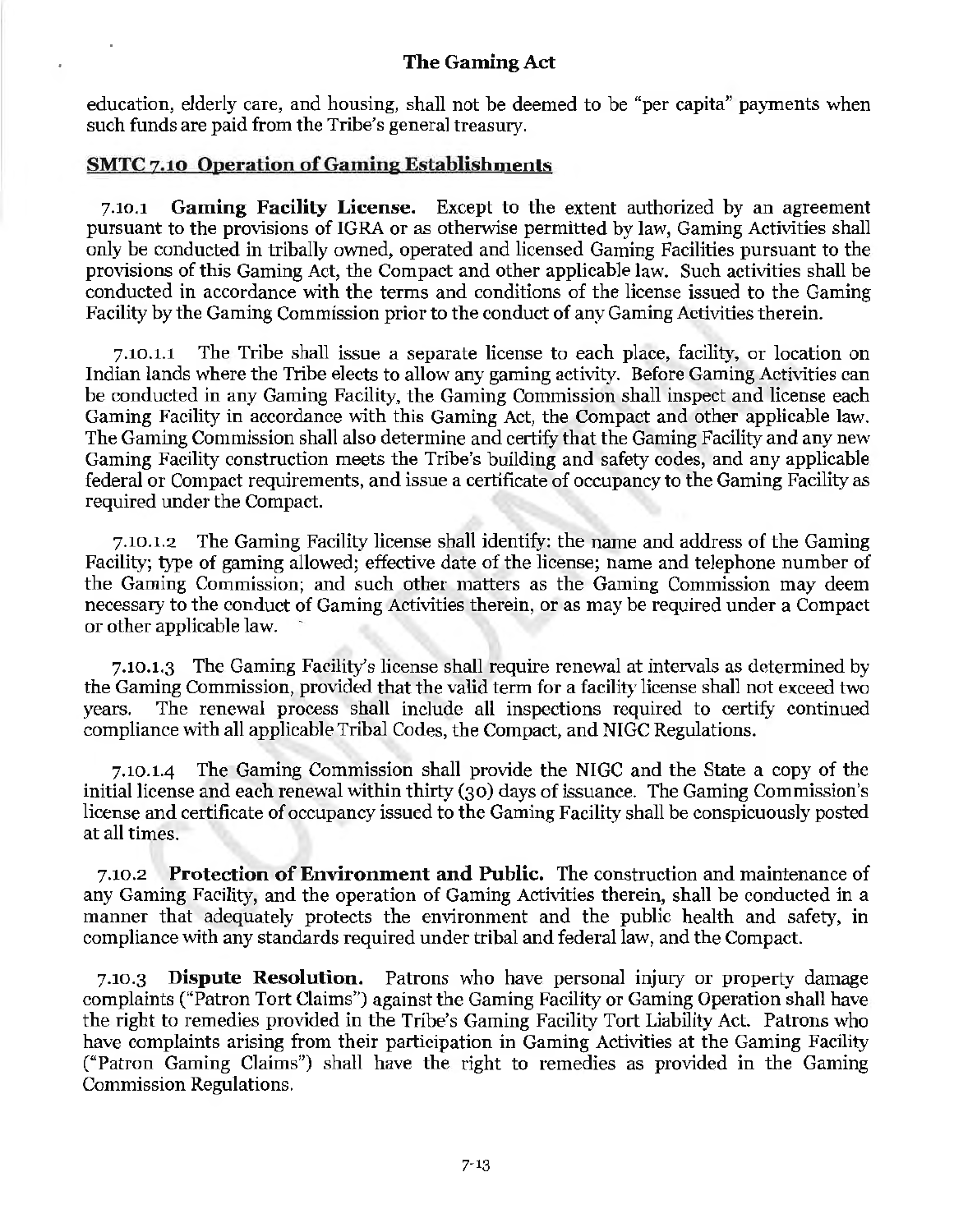# SMTC 7.11 Audits

7.11.1 Annual Audit. The Gaming Commission shall ensure the engagement of a recognized independent accounting firm to conduct an annual audit of the Tribe's Class II and Class III Gaming Operations.

7.11.2 Contract Review and Audit. Each gaming related contract for supplies, services, or concessions that results in purchases of more than \$25,000 annually (except contracts for professional legal or accounting services) relating to Class II or Class III gaming on the Tribal Lands shall be included in the independent audits.

7.11.3 Reporting Audit Results. The Tribe shall make available the results of each annual audit to the Tribe's General Council within thirty (30) days of completion of the audit. The Gaming Commission shall provide audit results to the NIGC and to the State to the extent required by applicable law.

# SMTC 7.12 Gaming Licenses

7.12.1 Licensing Procedure. The Tribe's Gaming Licensing procedure shall be administered through the Gaming Commission. The program shall be an investigative licensing process under which all applicants for gaming licenses are evaluated against the standards set forth in, and subject to, the following applicable laws:

7.12.1.1 The Gaming Act and any gaming regulations promulgated thereunder;

7.12.I.2 IGRA and NIGC regulations;

7.12.I.3 Compact requirements, to the extent applicable; and

7.12.i.4 Any other applicable tribal, federal, or state laws.

7.12.2 Licensing Policy and Requirements. It is the policy of the Tribe that all Gaming Activities be licensed and controlled so as to protect the morals, good order and welfare of tribal members and other persons on Tribal Lands, and to preserve the honesty, fairness and integrity of such Gaming Activities. Accordingly, no person shall engage in any Class II or Class III Gaming Activities on Tribal Lands without a valid license issued by the Gaming Commission.

7.12.3 Gaming License is a Privilege. Any gaming license or finding of suitability issued by the Gaming Commission shall be deemed a privilege, and is subject to suspension or revocation at any time. No license or license renewal shall be issued that would place the Tribe in violation of Applicable Law. A gaming license or finding of suitability is subject to renewal at least every two (2) years.

7.12-4 Burden on Applicant. The burden of proving an applicant's qualifications to receive a license hereunder is at all times on the applicant. Applicants must accept any risk of adverse public notice, embarrassment or other action that may result from the application process and expressly waive any claim for damages as a result thereof.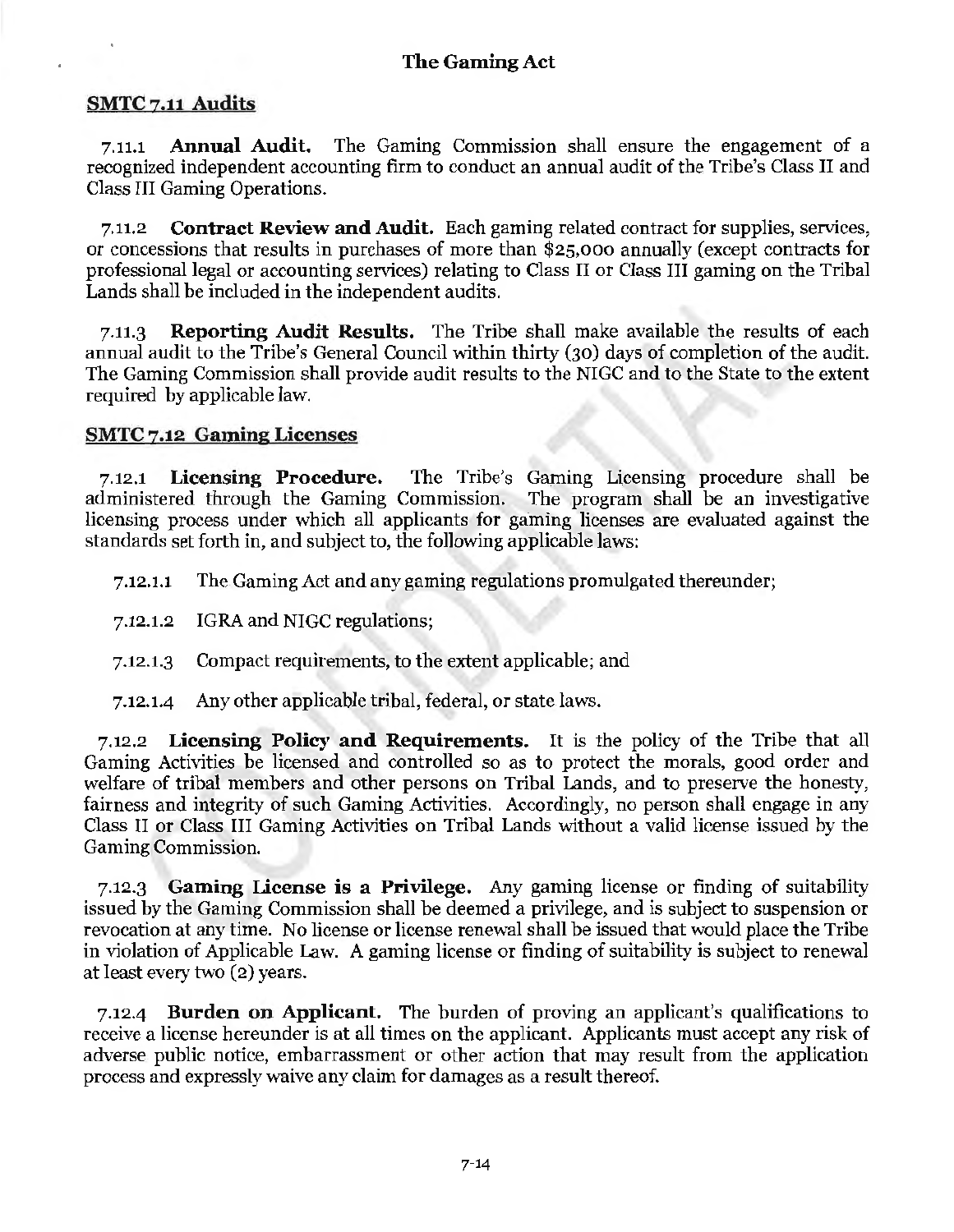7.12.5 Applicant Claim of Privilege. An applicant may claim any privilege afforded by law in connection with a gaming license application or investigation, but a claim of privilege with respect to any testimony or evidence pertaining thereto may constitute sufficient grounds for denial, suspension or revocation.

7.12.6 Release of Information. Persons applying for a license shall agree to release all information necessary in order for the Gaming Commission and any applicable federal or state entity to complete their suitability determination. Applicants must update all such information promptly on an on-going basis, and to furnish such information as may be required by the State Gaming Agency, or such other governmental agency as may be required by law.

#### 7.12.7 Types of Licenses

7.12.7.1 Class A License. Before permitting any person to become associated with any Gaming Activity as an investor or other person owning or controlling io% or more interest in any management entity, or any Primary Management Official, Key Employee, a gaming related position designated by the Gaming Commission as requiring a Class A license, closely associated independent contractor, or other individual or entity with influence over the management or operation of the gaming, or a Gaming Employee, such person shall obtain a Class A license. The Gaming Commission shall conduct or cause to be conducted a background investigation to determine if such person has:

7.12.7.1.1 Any criminal record or any reputation, prior activities, habits or associations which might pose a threat to the public interest or to the effective regulation of gaming; or

7.12.7.i.2 Anything else in his/her background that might create or enhance the dangers of unsuitable, unfair, or illegal practices, methods and activities in the conduct of gaming or in the carrying on of business and financial arrangements incidental thereto.

7.12.7.i.3 Whether issuance of the license is inimical to public health, safety, or welfare, and whether issuance of the license will undermine public trust that the Tribe's Gaming Operation is free from criminal and dishonest elements and would be conducted honestly.

7.12.7.t.4 Those who at any time do not meet the above qualifications shall be denied a Class A license, or in the case of an existing license, the license may be revoked.

7.12.7.2 Class B License. Persons not identified as requiring a Class A License, but whom are to be employed at a Gaming Facility on Tribal Lands in another capacity, such as in non-gaming related activities, shall be required to obtain no less than a Class B license from the Gaming Commission. Such persons must establish that they have not been convicted of certain crimes or engaged in any activity which the Gaming Commission in its sole discretion deems to render such person a danger to the safety or integrity of the Gaming Activities, or to the safety and security of the Tribe, property of the Tribe, any Tribal member, any Gaming Employee or patron, or the public.

7.12.7.3 Gaming Resource Supplier. Gaming Resource Suppliers must meet all tribal and state licensing and suitability requirements. Any Gaming Resource Supplier who, directly or indirectly, provides, has provided, or is deemed likely to provide at least twenty-five thousand (\$25,000) in Gaming Resources in any 12-month period, or who has received at least twenty-five thousand dollars (\$25,000) in any consecutive 12-month period within the  $24$ -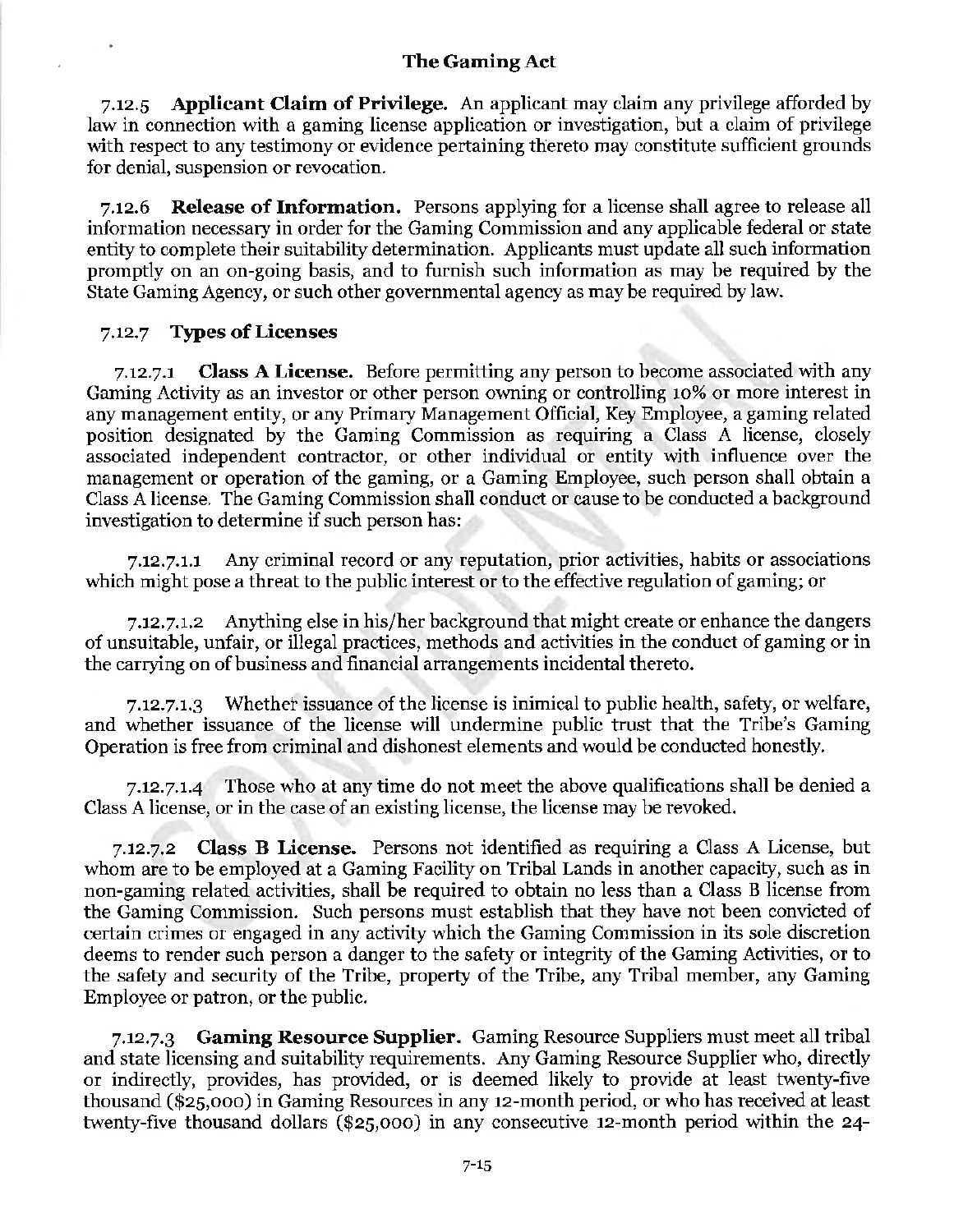month period immediately preceding application, shall be licensed by the Gaming Commission prior to the sale, lease, manufacture, vending, purveyance, supply, or distribution, or further sale, lease, manufacture, vending, purveyance, supply, or distribution, or otherwise providing of any such Gaming Resources to or in connection with the Tribe's Gaming Operation or Gaming Facility. The Gaming Resource Supplier license must be renewed at least every two (2) years. The Tribe shall not enter into any contract or agreement that would require licensing if the Gaming Resource Supplier has been denied a license or is deemed unsuitable, or the license or suitability determination has expired without renewal.

7.12.7-4 Union License. Any labor union, including its management and representatives, seeking to represent any Gaming Employees must first apply for and be deemed suitable to obtain a license under standards and licensing requirements established by the Gaming Commission.

7.12.7.5 Vendor License. Vendors providing other goods or services, and those providing gaming related goods or services valued at less than \$25,000 in a 12-month period, may also be required to obtain a license from the Gaming Commission prior to doing business with the Tribe's Gaming Operation. Vendors who are deemed uot to be Gaming Resource Suppliers or who provide only non-gaming related goods or services to the Tribal Gaming Operation shall, at minimum, complete a short form application and qualify for a vendor license issued by the Gaming Commission. Such license must be renewed at least every two (2) years and the Gaming Commission may require additional information or licensing at any time.

7.12.7.6 Temporary or Provisional Licenses. Pending completion of an investigation for a license, the Gaming Commission may issue a temporary or provisional license of no more than ninety (90) days duration if, in its sole discretion, it deems such issuance appropriate, and may grant an extension of such a license if necessary to complete the investigation or to obtain the Criminal History Record Information results from fingerprint submissions. Such licenses shall permit the licensee to engage in such activities pursuant to such terms and conditions as the Gaming Commission may specify. Temporary or provisional licenses shall expire ninety (90) days from date of issuance, upon issuance of a regular license, or until a specified expiration date.

7.12.8 State Gaming Agency. Class III Gaming Employees, Gaming Resource Suppliers, gaming management, investors, and financial sources may further be subject to Compact licensing requirements, and State Gaming Agency investigation and suitability requirements, including issuance of a license or determination of suitability, under the Compact.

7.12.9 Drug and/or Alcohol Testing. The Gaming Commission reserves the right to require drug and/or alcohol testing for any license applicant or licensee at anytime.

7.12.10 License Investigations. The Gaming Commission may employ all reasonable means, including engaging outside services and investigators and holding hearings, to acquire the information necessary to determine whether or not a license should be issued. Applicants shall agree to release all information necessary in order for the Gaming Commission to achieve its goals under this Gaming Act and to furnish such information to the NIGC, the State Gaming Agency, or other agencies as may be required by Applicable Law.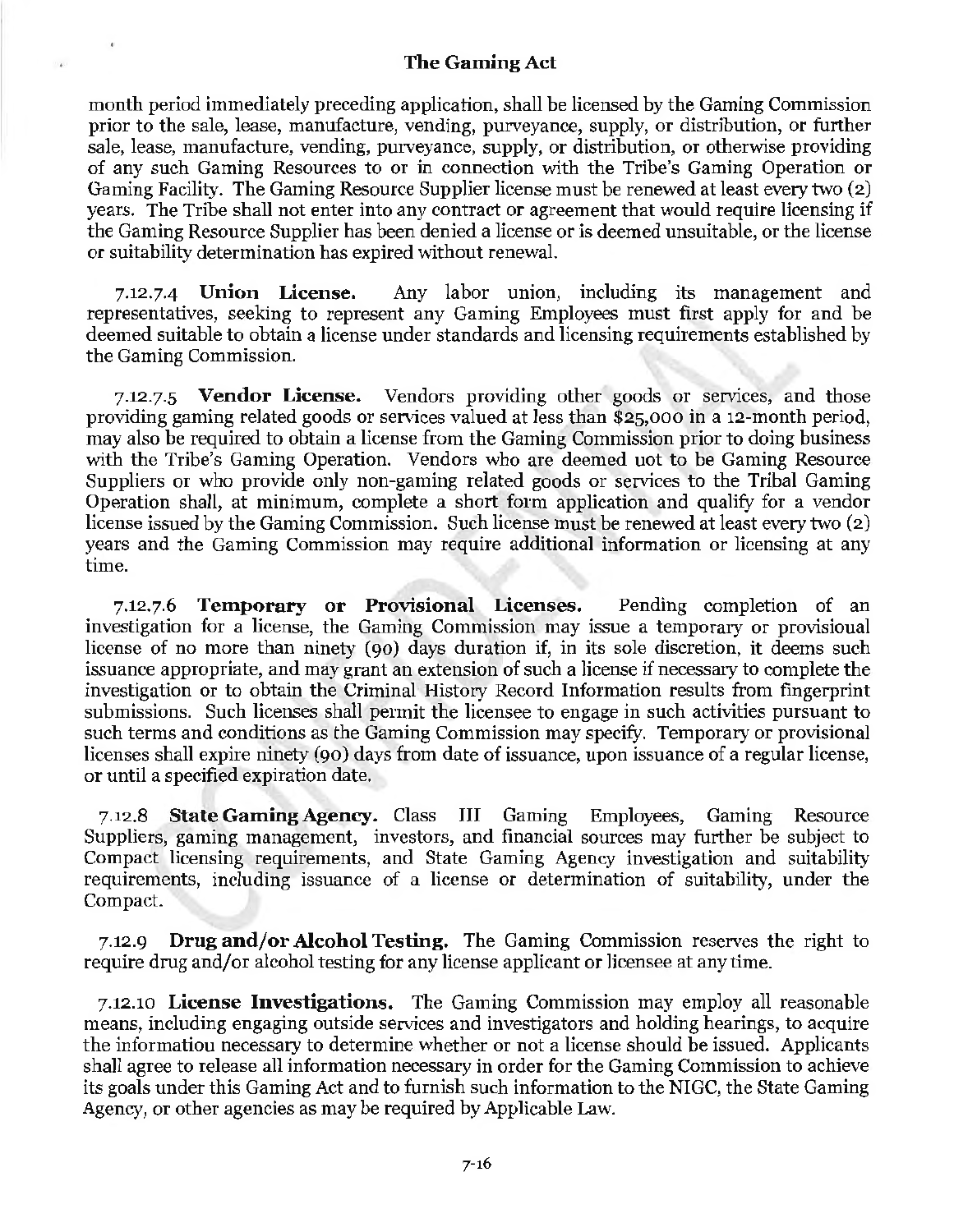7 .12.11 License Renewal. All licenses shall be subject to renewal at least every two (2) years, and more frequently if so required by the Gaming Commission or other applicable law. Such licenses may be revoked or suspended upon the occurrence of any act that, if known during the application process, would have tended to disqualify such person or entity for such a license.

7.12.12 License Fees. Unless specifically waived by the Gaming Commission, all persons applying for a license shall be required to pay all applicable license fees and costs when due, including a reasonable deposit for costs that may be incurred in connection with the license application. Estimates of licensing costs will be provided to applicants upon reasonable request. All fees and costs must be received by the Gaming Commission prior to issuance of the license, unless the Tribe or the Gaming Operation has agreed to reimburse the Gaming Commission directly for all or part of such fees and costs.

7.12.13 Standards. All persons engaged by or associated with any Gaming Activity on Tribal Lands shall conduct themselves with honesty, integrity, and with such decorum and manners as necessary to reflect positively on the Tribe, its members and the Gaming Activities. Any failure to abide by such standards, or any violation of a rule, regulation, law, custom or tradition of the Tribe, the Gaming Commission, or the Gaming Operation, or with the terms or conditions of the license, may be grounds for immediate suspension or revocation of any license issued hereunder.

#### 7.12.14 Background Investigations

7 .12.14.1 The Gaming Commission shall request from each Primary Management Official, Key Employee, and any other applicant for a Class A license, unless provided otherwise by the Gaming Commission consistent with Applicable Law, all of the information specified in subsections 7.12.14.1.1 through 7.12.14.1.14 below, as well as any other information required on the gaming license application. The Gaming Commission reserves the right, at any time, to request additional information during or subsequent to any background investigation.

7.12.14.i.1 Full name, other names used (oral or written), social security number(s), date of birth, place of birth, citizenship, gender, all languages (spoken or written);

7.12.14.1.2 Currently and for at least the previous ten (10) years: business and employment positions held, ownership interests in those businesses, business and residence addresses and drivers license number(s);

7.12.14.i.3 Names and current addresses of at least three (3) personal references (who are not related to or living in the same household with applicant), including one personal reference who was acquainted with the applicant during each period of residence as listed under subsection 7.12.14.1.2 above;

7.12.14.l-4 Current business, residence, and cellular telephone numbers;

7.12.14.i.5 A description of any existing and previous business relationships with the gaming industry generally, including ownership interests in those businesses;

7.12.14.i.6 A description of any existing and previous business relationships with Indian tribes, including ownership interests in those businesses;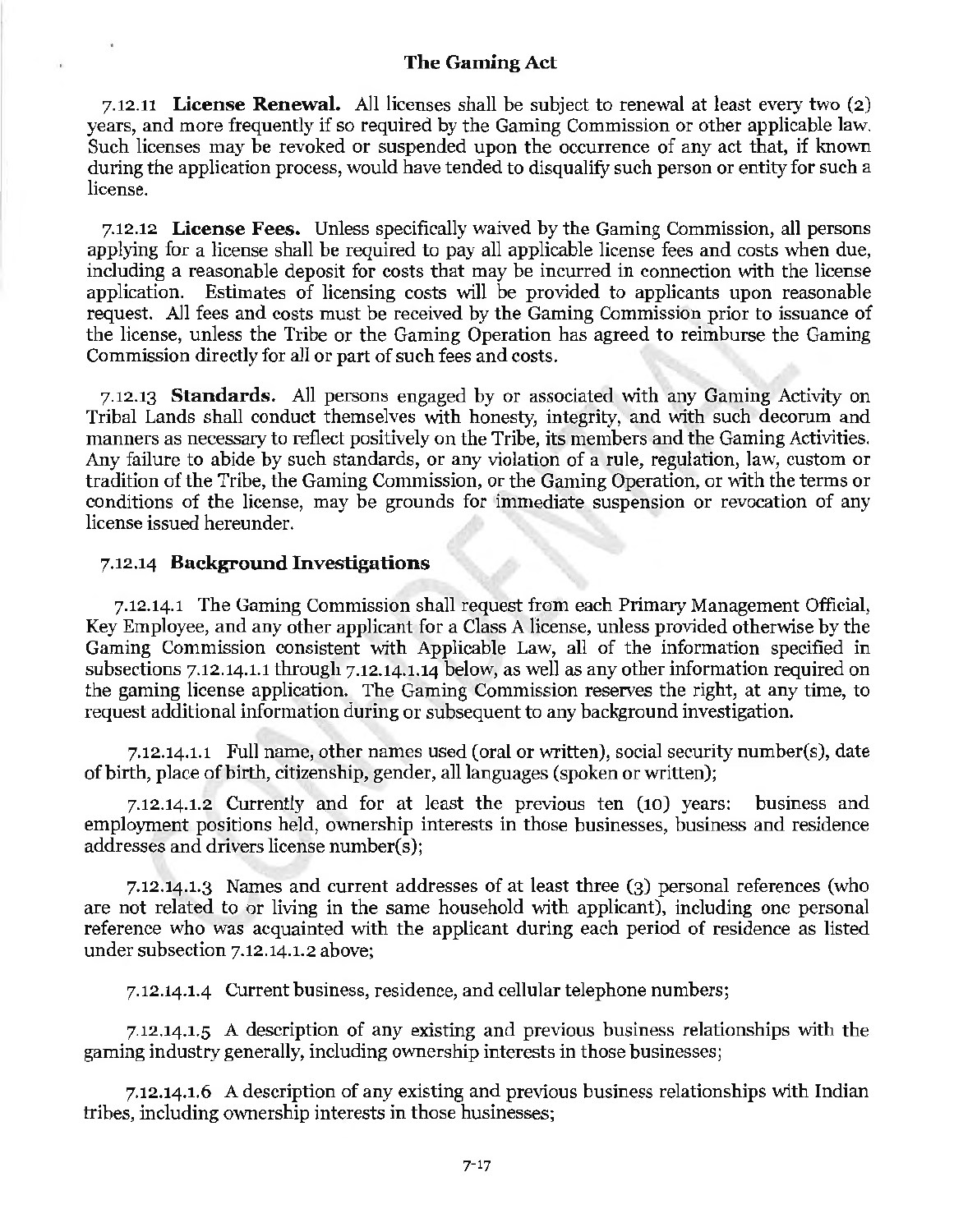7.12.14.1.7 Name and address of any licensing or regulatory agency with which the person has ever filed an application for a license or permit related to gaming, whether or not such license or permit was granted;

7.12.14.i.8 For each felony for which there is an on-going prosecution or a conviction: the charge, the name and address of the court involved, and the date and disposition, if any, of the case;

7.12.14.i.9 For each misdemeanor conviction or on-going misdemeanor prosecution (excluding minor traffic violations) within ten (10) years of the date of the application: the name and address of the court involved, and the date and disposition, if any, of the case;

7.12.14.i.10 For each criminal charge (excluding minor traffic charges) that you have ever received, whether or not there is or was a conviction, if such criminal charge is within ten (10) years of the date of the application and is not otherwise listed above pursuant to subsections 7.12.14.i.8 or 7.12.14.1.9 above: the criminal charge, the name and address of the court involved and the date and disposition, if any, of the case;

7.12.14.1.11 Name and address of any licensing or regulatory agency (federal, tribal, state, local or foreign) with which the person has filed an application for an occupational license or permit, whether or not such license or permit was granted;

7.12.14.i.12 Current photograph;

7.12.14.1.13 Any other information the Tribe or Gaming Commission deems relevant; and

7.12.14.1.14 Fingerprints consistent with procedures adopted by the Gaming Commission according to 25 C.F.R. § 522.2(h) and, as applicable, fingerprints to be processed through the California Department of Justice. For the limited purpose of obtaining fingerprints in compliance with 25 C.F.R. § 522.2 (h) the Tribal Gaming Commission shall be the designated law enforcement agency.

7.12.15 **Investigation Process.** The Gaming Commission shall conduct or cause to be conducted, an investigation sufficient to make a determination of eligibility as required under this Gaming Act and other Applicable Law. This shall include verification of information submitted by the applicant. The Gaming Commission shall document all potential problem areas noted and any disqualifying information. In conducting the background investigation, the Gaming Commission and its agents shall keep confidential the identity of each person interviewed in the course of the investigation.

7.12.16 **Fingerprints.** The Gaming Commission shall cause fingerprints to be taken and forwarded to the NIGC and to the California Department of Justice, as applicable, consistent with all applicable laws and the Compact. Fingerprints shall be processed through the Federal Bureau of Investigation and/or the California Department of Justice or other available state sources as applicable to determine the applicant's criminal history, if any.

7.12.17 **Eligibility Determination.** The Gaming Commission shall review a person's prior activities, criminal record, if any, and reputation, habits and associations to make a finding concerning the eligibility of a Key Employee or Primary Management Official to hold a gaming license. If the Gaming Commission, in applying the standards adopted herein, determines that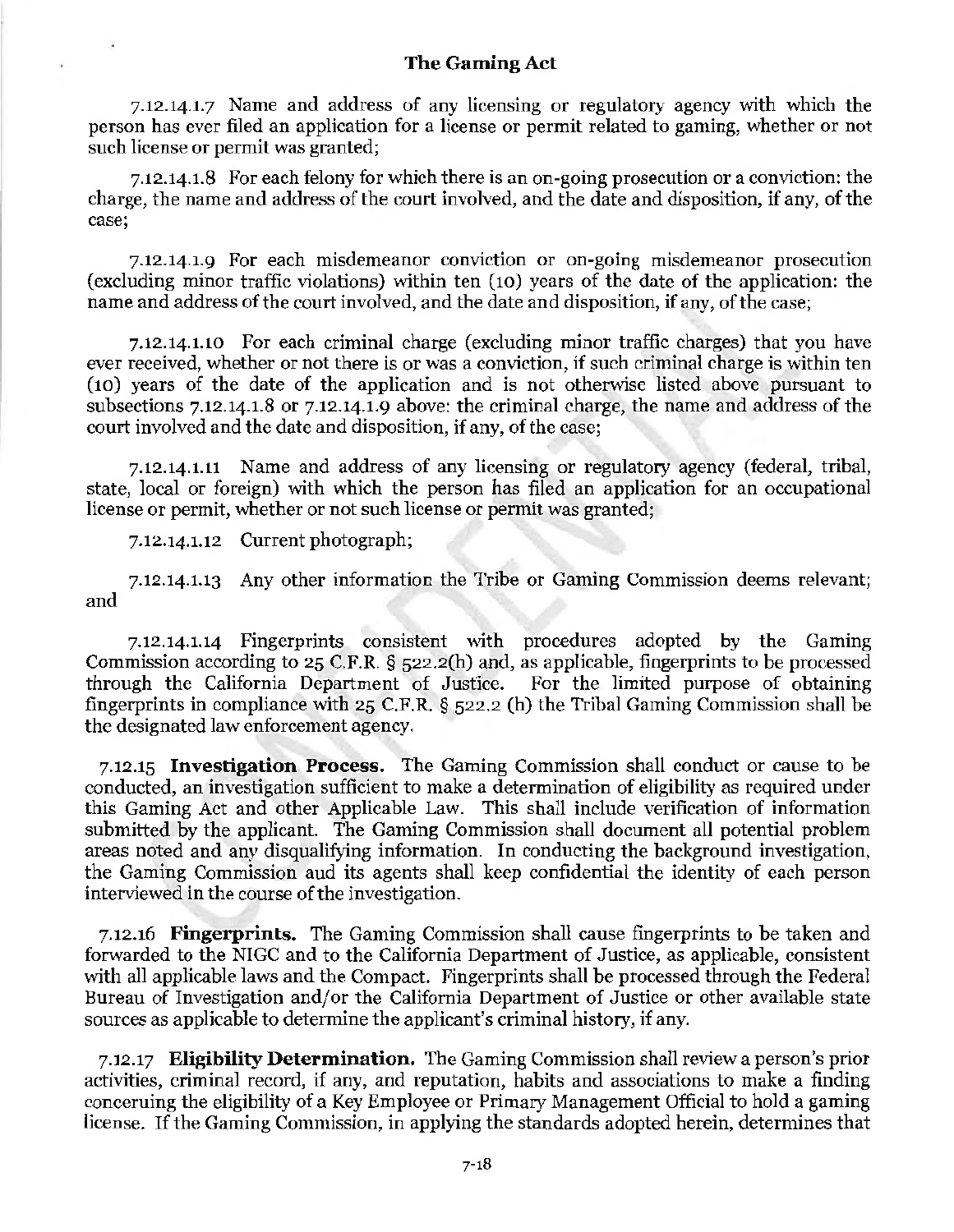licensing of the person poses a threat to the public interest or to the effective regulation of gaming, or creates or enhances dangers of unsuitable, unfair, or illegal practices and methods and activities in the conduct of gaming, the Gaming Commission shall not license that person in a Key Employee or Primary Management Official position or in any other position for which a Class A license is required.

### 7.12.18 **Investigative Report and Notice of Results.**

7 .12.18.1 When a Primary Management Official or Key Employee is employed, the Gaming Commission shall maintain a complete application file containing the information required by section 7.12.14.1 above.

7.12.18.2 Before issuing a license to a Primary Management Official or Key Employee, the Gaming Commission shall:

7.12.18.2.1 Create and maintain an investigative report on each background investigation. The investigative report shall include the following information:

7.12.18.2.i.1 Steps taken in conducting a background investigation;

7.12.18.2.1.2 Results obtained;

7.12.18.2.t.3 Conclusions reached; and

7.12.18.2.i.4 The basis for those conclusions.

7.12.18.2.2 Submit a notice of results of the applicant's background investigation to the NIGC no later than sixty (60) days after the applicant begins work. The notice of results shall contain the following information:

7.12.18.2.2.1 Applicant's name, date of birth, and social security number;

7.12.18.2.2.2 Date on which the applicant began or will begin work as a key employee or primary management official;

7.12.18.2.2.3 A summary of the information presented in the investigative report, which shall include a listing of:

7.12.18.2.2.3.1 Licenses that have previously been denied;

7.12.18.2.2.3.2 Gaming licenses that have been revoked, even if subsequently reinstated;

7.12.18.2.2.3.3 Every known criminal charge brought against the applicant within the last ten (10) years of the date of application; and

7 .12.18.2.2 .3 .4 Every felony of which the applicant has been convicted or any ongoing prosecution.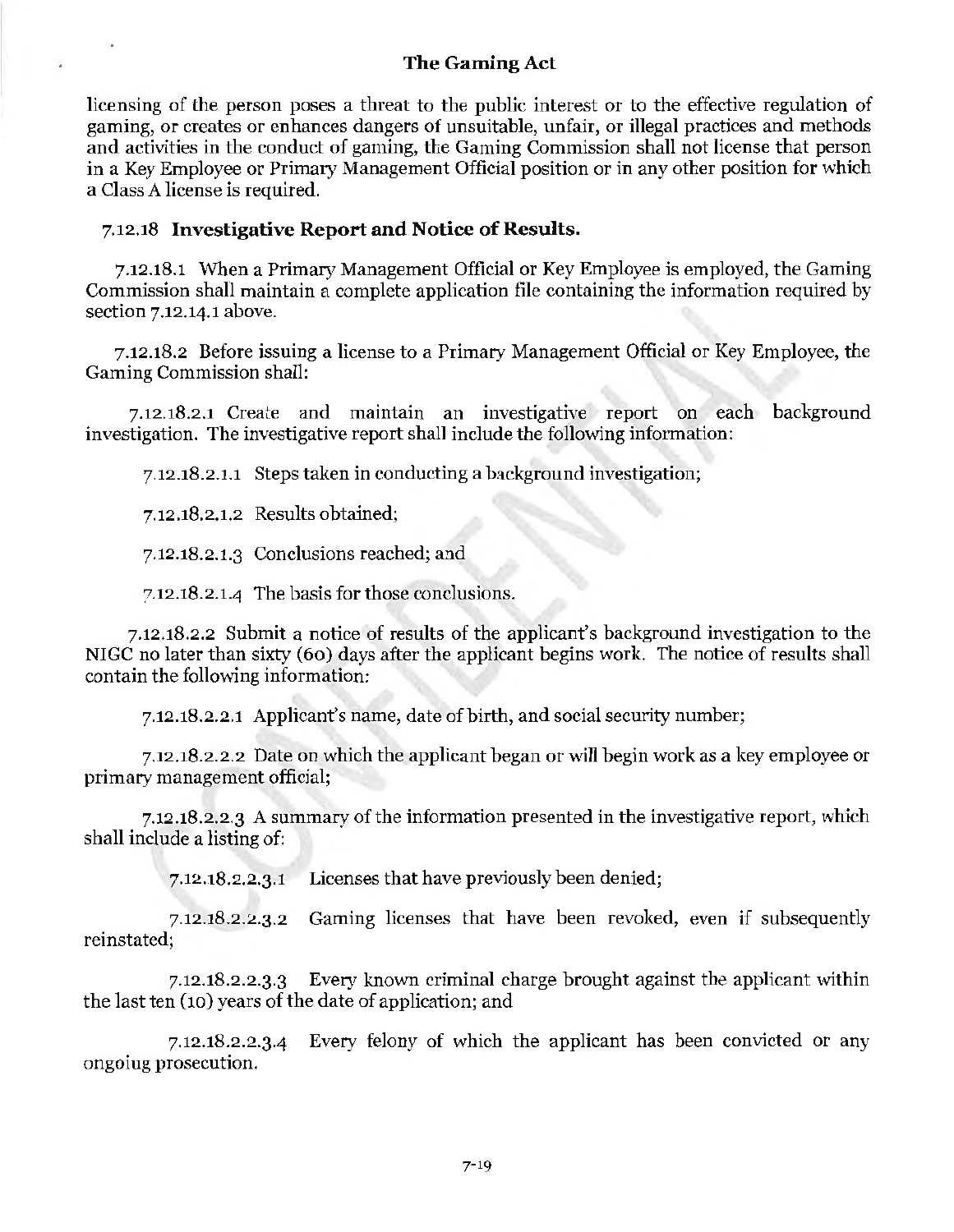7.12.18.2.2.4 A copy of the eligibility determination.

#### 7.12.19 Granting a Gaming License.

×,

### 7.12.19.1 The Gaming Commission may issue a gaming license, subject to Compact licensing requirements.

7.12.19.2 After the Gaming Commission has provided a notice of results to the NIGC, it may issue a gaming license to any Key Employee or Primary Management Official.

7.12.19.3 After the Gaming Commission has issued a gaming license, it shall notify the NIGC of the issuance within thirty (30) days of issuing the license.

7.12.19.3.1 If, within the thirty (30) day period after the NIGC receives a complete notice of results for a Key Employee or Primary Management Official, the NIGC provides the Gaming Commission with a statement itemizing objections to the issuance of a license to that Key Employee or Primary Management Official applicant, the Gaming Commission shall reconsider the application, taking into account the objections itemized by the NIGC. The Gaming Commission shall make the final decision whether to issue a license to such applicant. If the Gaming Commission issued a license before receiving the NIGC's statement of objections, notice and hearing shall be provided to the licensee as provided by§ 5584.

7.12.19-4 The Gaming Operation shall not employ or continue to employ a Key Employee or Primary Management Official who does not have a gaming license within ( 90) days of beginning work.

7.12.19.5 If the Gaming Commission does not license an applicant:

7.12.19.5.1 The Gaming Commission shall notify the NIGC; and

7.12.19.5.2 The Gaming Commission shall forward copies of its eligibility determination and notice of results to the NIGC for inclusion in the Indian Gaming Individuals Record System.

7.12.19.6 The Gaming Commission shall retain the following for inspection by the NIGC for no less than three (3) years from the date of termination of employment:

| 7.12.19.6.1 | Applications for licensing; |  |
|-------------|-----------------------------|--|
|-------------|-----------------------------|--|

- 7.12.19.6.2 Investigative reports; and
- 7.12.19.6.3 Eligibility determinations.

7.12.20 Denial of Gaming License Applicants. Applicants who are denied a license must wait for at least two (2) years before they may reapply for a gaming license. The applicant shall be entitled to appeal a license denial as set forth in this Gaming Act.

#### 7.12.21 License Suspension.

7.12.2i.1 If, after issuing a gaming license, the Gaming Commission receives reliable information from the NIGC or other reliable source indicating that a Key Employee, Primary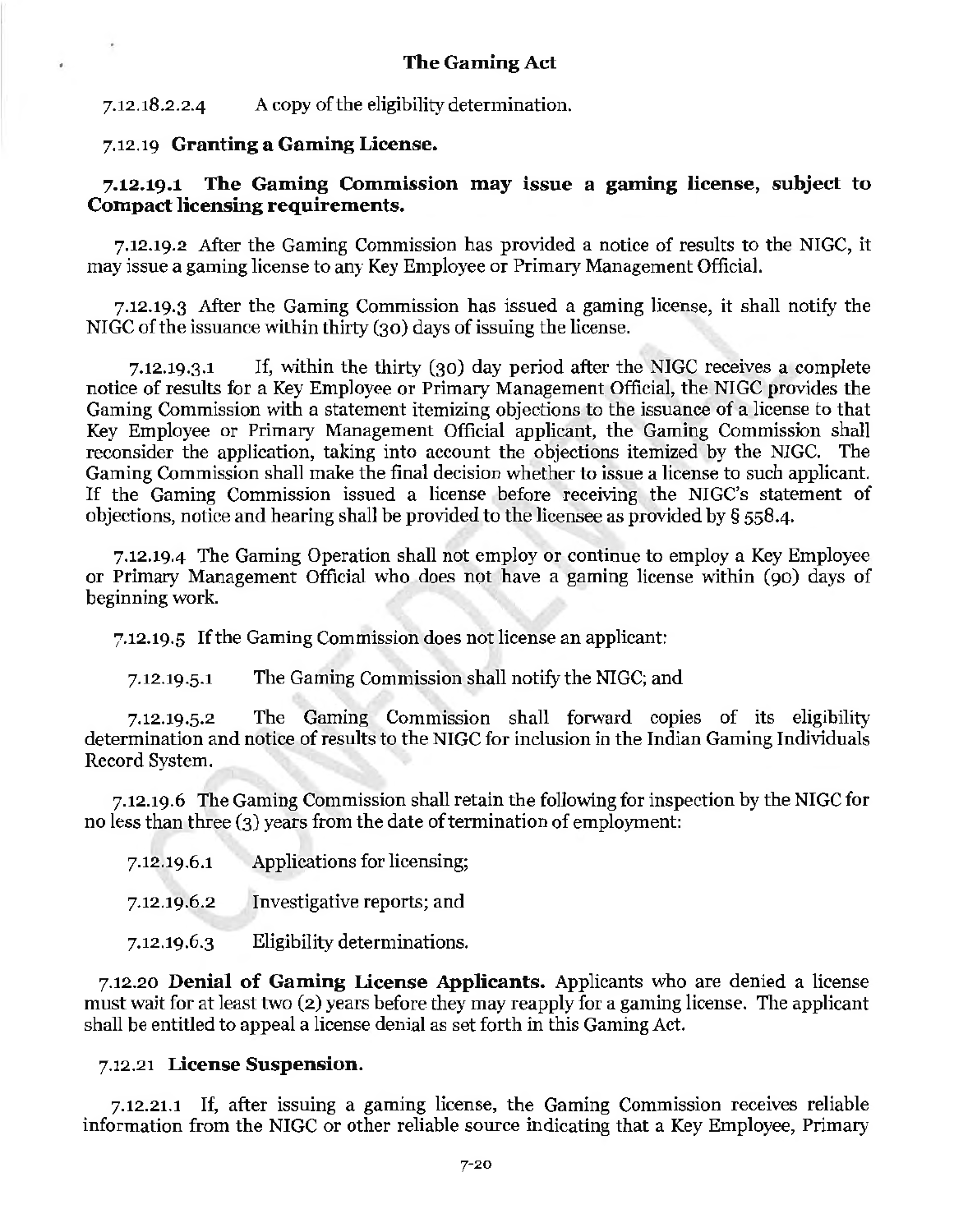Management Official, or any other holder of a gaming license is not eligible to hold a gaming license under the eligibility criteria established herein, the Gaming Commission shall immediately suspend the license and shall provide the licensee with written notice of suspension and proposed revocation.

7.12.21.2 The Gaming Commission shall notify the licensee of a time and place for a hearing on the proposed revocation of a license in accordance with the procedures set forth in this Gaming Act.

7.12.21.3 After the revocation hearing, the Gaming Commission shall decide whether to revoke or to reinstate the gaming license. The Gaming Commission shall notify the NIGC of its decision within 45 days of receiving notification from the NIGC.

7.12.22 **Hearings.** The Gaming Commission may conduct hearings as needed to make regulatory compliance determinations within the scope of this Gaming Act, and shall conduct hearings for licensing determinations, the imposition of fines and applicable Patron Gaming Claims; provided, however, hearings on Patron Tort Claims against the Gaming Facility shall be conducted in accordance with the Gaming Facility Tort Liability Ordinance.

7.12.22.1 All Gaming Commission hearings shall:

¥

7.12.22.1.1 Be properly noticed in writing to the party that is the subject of the Gaming Commission's decision or order by notice that is reasonably calculated to apprise the party of the pendency of a final determination. Such notice shall be delivered at least ten (10) business days prior to the hearing;

7.12.22.t.2 Allow the party that is the subject of the Gaming Commission's decision or order the opportunity to be heard through the presentation of written or oral statements or other evidence to support his or her position;

7.12.22.1.3 Allow the party an opportunity to review the materials upon which the charge is based in such a manner that does not compromise the security or regulation of the Gaming Operation;

 $7.12.22.1.4$  Be documented or recorded and maintained on file in accordance with the governing records retention policy;

7.12.22.2 Advocates may participate in the hearing on behalf of either party at the party's own expense, and the Gaming Commission may seek the advice of the Tribe's legal counsel as needed.

7.12.22.3 The Gaming Commission shall weigh the evidence, testimony, and exhibits and make its decision, based on the credibility of the evidence and witnesses, by a preponderance of the evidence. Gaming Commission decisions shall be issued in writing within 30 days of the hearing. All decisions shall include a statement of facts and a statement of legal authority on which the decision is based. Decisions shall be delivered to the party and include information and instructions for appealing the decision.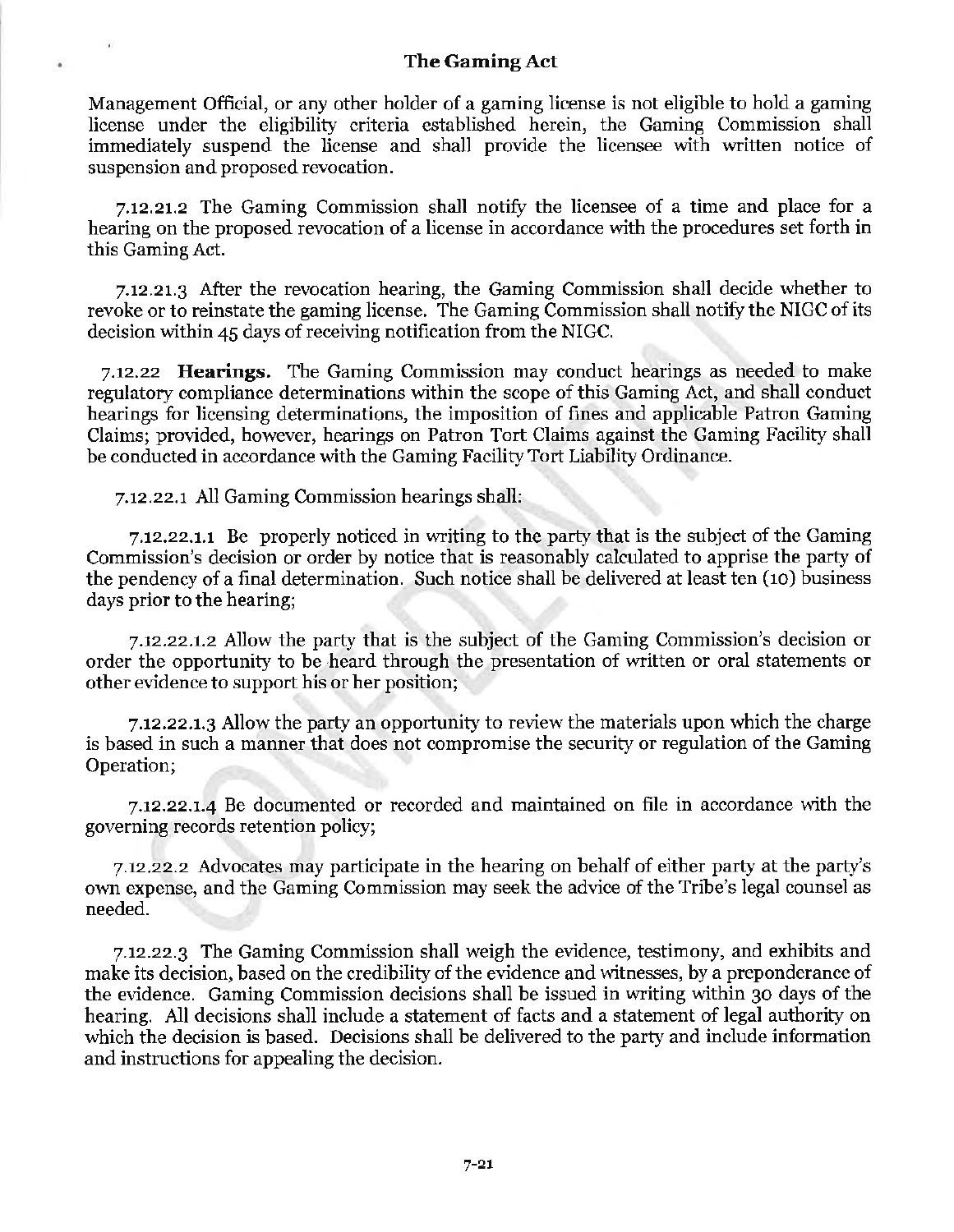7.12.22.4 Nothing herein shall prohibit the Gaming Commission from taldng immediate action in emergency situations to protect the health and safety of patrons and employees or assets of the Tribe. Such actions shall immediately be followed by the hearing process.

#### 7.12.23 Appeals.

7.12.23.1 Gaming Commission decisions may be appealed to the San Manuel Tribal Court by filing a *Notice of Appeal* with the San Manuel Tribal Court and the Gaming Commission within twenty (20) days of the issuance date of the Gaming Commission decision. Failure to file a Notice of Appeal within the time specified herein renders the Gaming Commission decision unappealable.

7.12.23.2 All decisions of the Tribal Court shall be final.

7.12.23.3 In the event the Tribal Court is not in operation or no longer in existence, parties may appeal the Gaming Commission's decision by filing a *Notice of Appeal* with the Gaming Commission within twenty (20) days of the issuance date of the Gaming Commission decision. Failure to request a hearing within the time specified herein renders the Gaming Commission's decision unappealable. The Gaming Commission shall transmit the *Notice of Appeal* to an independent tribunal within seven (7) days of receipt along with the record created in the Gaming Commission hearing.

Appeals shall be conducted before an independent tribunal, which shall schedule a hearing within ninety (90) days of receipt of the *Notice of Appeal* from the Gaming Commission. The independent tribunal shall send written notice to each party informing them of the hearing date, time and location at least thirty (30) days prior to the hearing. All hearings shall be conducted in accordance with the rules established by the independent tribunal. The decision of the independent tribunal shall be final.

7.12.24 Effect of Compact. Notwithstanding anything in this Gaming Act to the contrary, any licensing procedures required under the Compact shall be implemented as provided therein, and the Gaming Commission may adopt regulations integrating such procedures with the foregoing.

#### SMTC 7.13 Application Forms

7.13.1 Notices. Each application form for a Key Employee or a Primary Management Official, as well as for all other Class A license applicants, unless otherwise specifically exempted by the Gaming Commission consistent with applicable law, shall contain the notices set forth in subsections 7.13.1.1 and 7.13.1.2 below:

#### 7.13.i.1 Privacy Act Notice.

In compliance with the Privacy Act of 1974, the following information is provided: *Solicitation of the information on this form [your application for a gaming license and any renewal thereof] is authorized by* 25 *U.S.C.* 2701 *et. seq. The purpose of the requested information is to determine the eligibility of individuals to be granted a gaming license. The information will be used by the Gaming Commission and by the National Indian Gaming Commission ("NIGG'') members and staff who have need for the information in the performance of their· official duties. The information may be disclosed by the Tribe or the*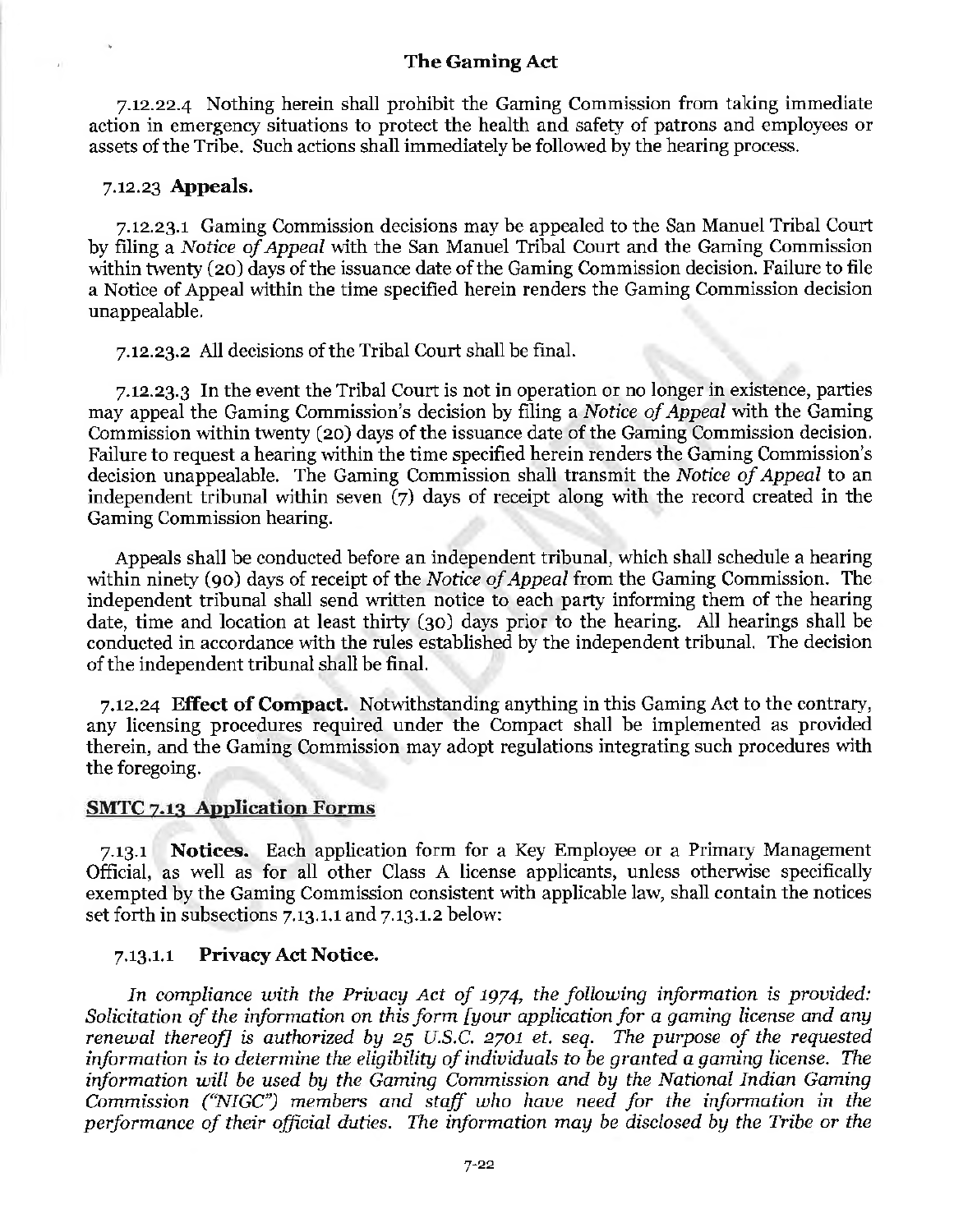*NIGC to appropriate federal, tribal, state, local, or foreign law enforcement and regulatory agencies when relevant to civil, criminal, or 1·egulatory investigations or prosecutions, or when pursuant to a requirement by a tribe or the NIGG in connection with the issuance, denial, or revocation of a gaming license, or investigations of activities while associated with a tribe 01· a gaming operation. Failm·e to consent to the disclosures indicated in this notice*  will result in the Tribe's being unable to license you for a primary management official or key *employee position, or other position as determined by the Tribe. The disclosure of your Social Security Number (SSN) is voluntary. However, failure to supply a SSN may result in errors in processing your application.* 

### *713.1.2 Notice Regarding False Statements.*

*A false statement on any part of your license application may be grounds for denying a license or the suspension or revocation of a license. Also, you may be punished by fine or imprisonment (18 U.S.C § 1001).* 

7.13.2 Existing Licensees. Any existing Key Employee or Primary Management Official, or other Class A licensee, unless otherwise specifically exempted by the Gaming Commission, shall be notified that they shall either:

7.13.2.1 Complete a new application form that contains the Privacy Act Notice and the Notice Regarding False Statements; or

7.13.2.2 Sign a statement that contains the Privacy Act Notice and consent to the routine uses described in that Notice and sign a statement that contains the Notice Regarding False Statements.

### SMTC 7.14 Class III Gaming; Compact

In addition to the provisions set forth above, Class III gaming shall be engaged in on the reservation pursuant to a Compact or by an alternative as provided by IGRA. All negotiations for such Compacts and amendments thereto shall be conducted through the Tribal Chairperson, with the advice and suggestion of the Gaming Commission, and shall be finalized only upon majority vote of the General Council after consideration of the terms. In the event the provisions of a Compact, as approved under IGRA, may be inconsistent with provisions herein, the approved Compact provisions shall govern, but only to the extent inconsistent with this Gaming Act.

# SMTC 7.15 Interest in Management Contracts by Tribal Officials

No elected official of the Tribe, any Commissioner, or any member of any other committee or agency of the Tribe, shall have a financial interest in or management responsibility for any management agreement entered into pursuant to IGRA, nor shall such elected official serve on the board of directors or hold (directly or indirectly) ten percent (10%) or more of the issued and outstanding stock of any corporation, or 10% or more of the beneficial interest in any partnership, trust, or other entity, in any such corporation, partnership, trust or other entity having a financial interest in, or management responsibility for, such contract.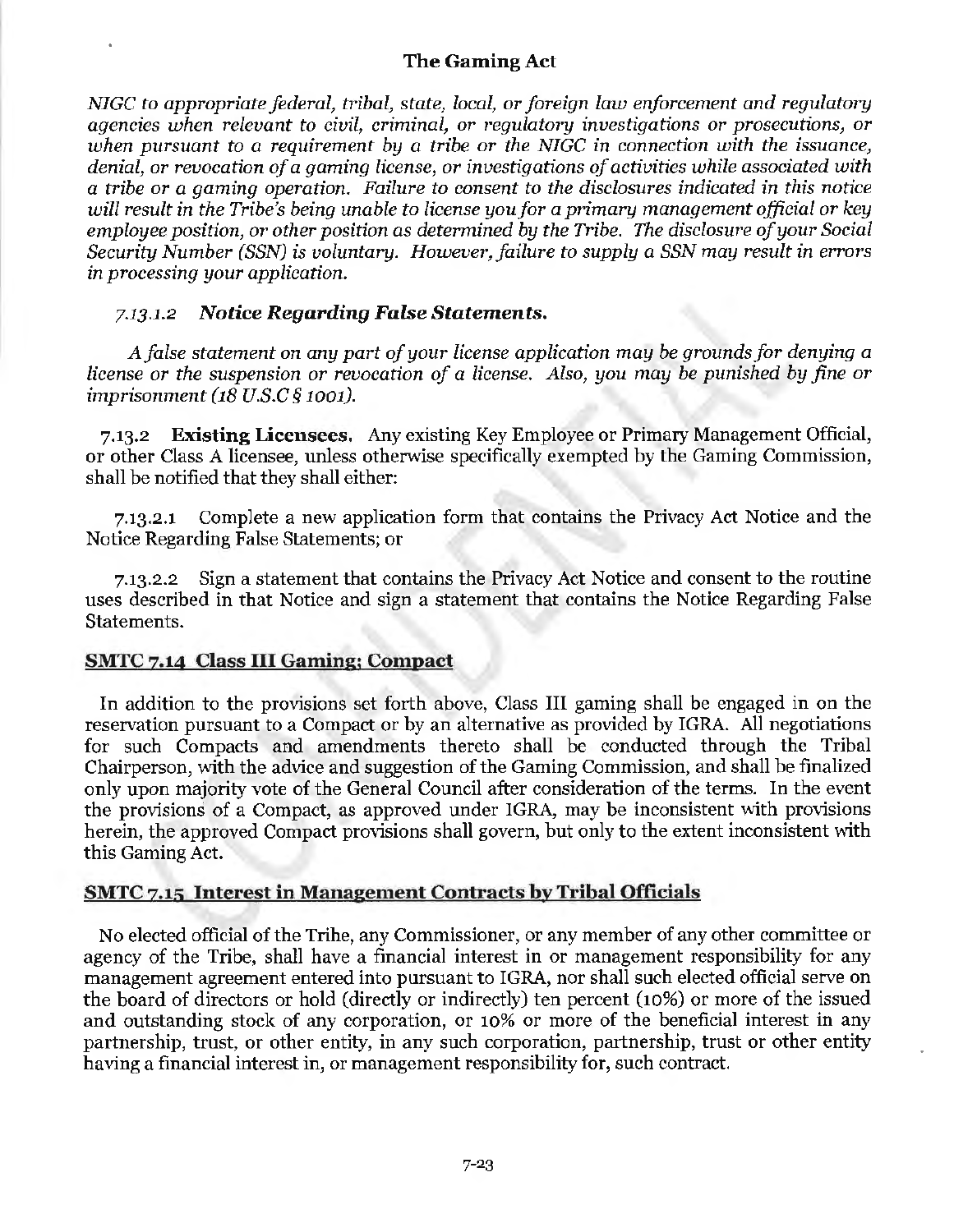### SMTC 7.16 Limitations on Gaming

No elected or appointed official of the Tribe's Gaming Commission, Entertainment Authority, or Business Committee, or licensed employee shall engage in or be permitted to engage in either directly or indirectly through another person, any Class II or Class III Gaming Activities authorized hereunder. Such limitation shall not apply in instances where, as pre-approved by the Gaming Commission, the individual engages in such activities as a part of an event designed specifically for such individuals or for training purposes.

### SMTC 7.17 Service of Process

The Tribe designates the Chairperson of the Tribe as its agent for the service of official determinations, orders, or notices of violation from any federal or state agency. The Gaming Commissioner shall also receive any notice related to gaming from any state, local or federal agency, including the NIGC and the State Gaming Agency.

### SMTC 7.18 Tribal Gaming Corporation

Nothing in this Gaming Act shall prevent the Tribe, through its General Council, from delegating the authority to conduct gaming to one or more Tribal corporations, so long as the tribal gaming enterprises to which such authority is delegated agree to meet all criteria and requirements established under this Gaming Act.

### SMTC 7.19 Prior Gaming Act; Effective Date

Any and all prior Gaming Ordinances and versions of this Gaming Act are hereby repealed on the effective date of this Gaming Act. After adoption by the General Council, this Gaming Act and any subsequent amendments thereto shall become effective on the date of final approval by the NIGC, as applicable. The Gaming Commission shall provide notice to the State Gaming Agency of any change or amendment to this Act no later than thirty (30) days after the change or amendment becomes effective.

#### SMTC 7.20 Severability

If any provision or application of this Gaming Act is determined by review to be invalid, such determination shall not be held to render such provision inapplicable to other persons or circumstances, nor shall such determination render invalid any other provision of this Gaming Act.

### SMTC 7.21 Amendments

All provisions of this Gaming Act are subject to amendment by the General Council. Regulations promulgated by the Gaming Commission under this Gaming Act are subject to amendment by the Gaming Commission.

### SMTC *1.22* Sovereign Immunity Preserved

Nothing in this Gaming Act is intended or shall be construed as a waiver of the sovereign immunity of the Tribe, and no manager, officer, or employee of the Gaming Commission or the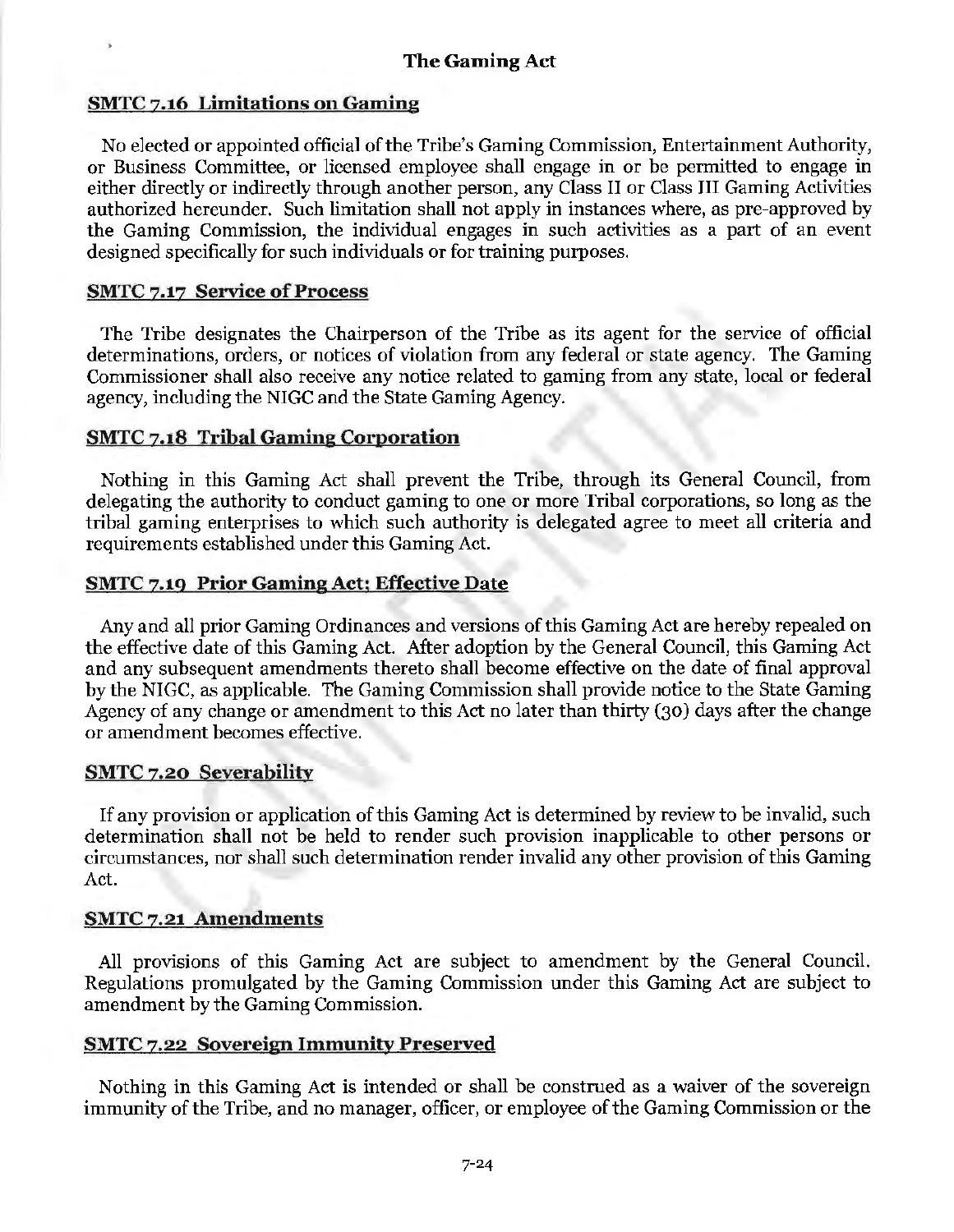Tribe or the Gaming Operation shall be authorized, nor shall they attempt, to waive the immunity of the Tribe.